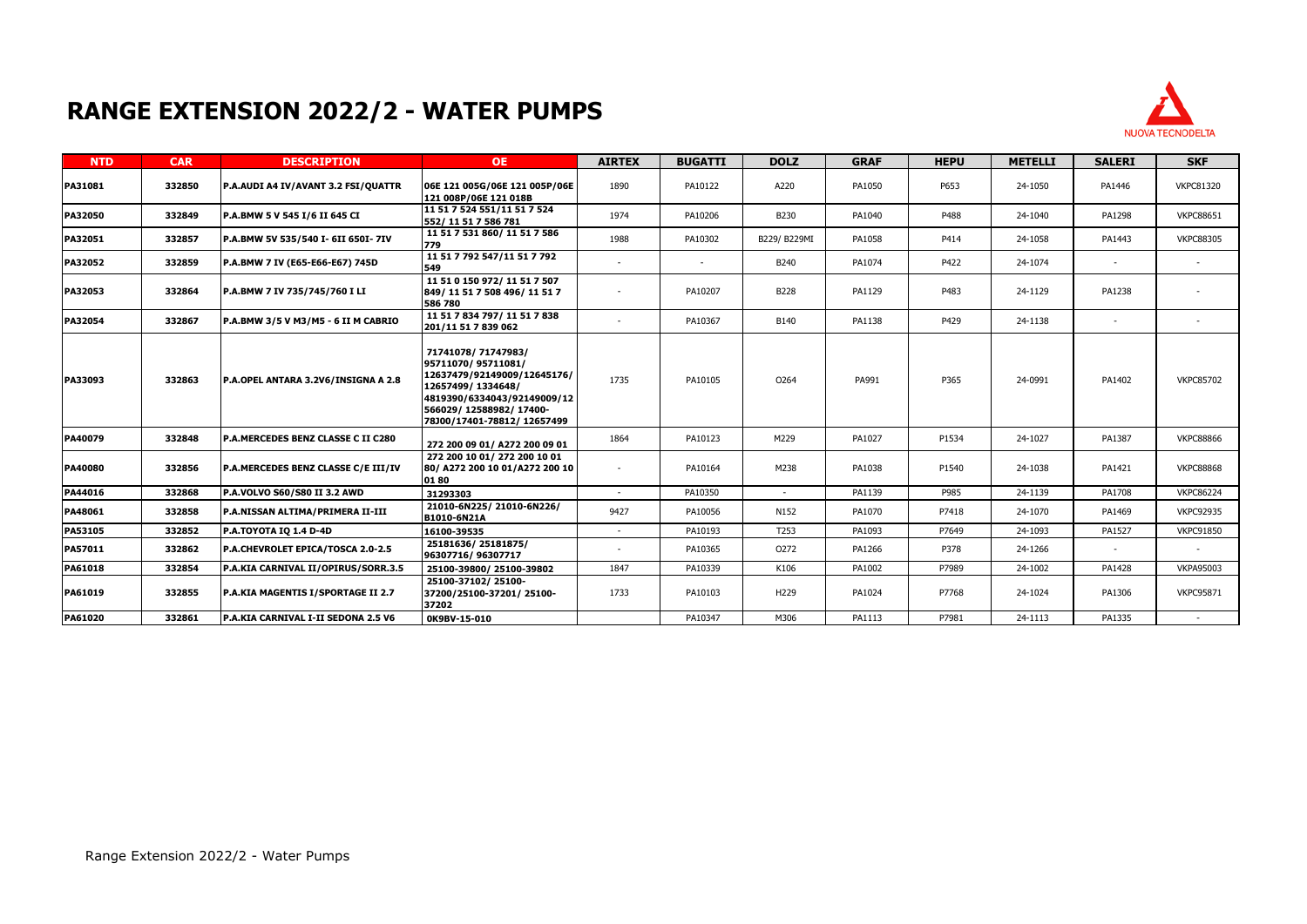| Idm                   | Car    | Make                       | <b>Vehicle/Model</b>                      | Date            | Kw CV |     |              | cm <sup>3</sup> Design             | Note |
|-----------------------|--------|----------------------------|-------------------------------------------|-----------------|-------|-----|--------------|------------------------------------|------|
| PA31081 332850 AUDI   |        |                            | A4 B8 (8K2) 3.2 FSI                       | 09.2008-03.2012 | 195   |     |              | 265 3197 Tre volumi                |      |
| PA31081 332850 AUDI   |        |                            | A4 B8 (8K2) 3.2 FSI quattro               | 11.2007-03.2012 | 195   |     |              | 265 3197 Tre volumi                |      |
| PA31081 332850 AUDI   |        |                            | A4 B8 Avant (8K5) 3.2 FSI                 | 09.2008-03.2012 | 195   |     |              | 265 3197 Station wagon             |      |
| PA31081 332850 AUDI   |        |                            | A4 B8 Avant (8K5) 3.2 FSI quattro         | 04.2008-03.2012 | 195   |     |              | 265 3197 Station wagon             |      |
| PA31081 332850 AUDI   |        |                            | A5 (8T3) 3.2 FSI                          | 06.2007-03.2012 | 195   |     |              | 265 3197 Coupé                     |      |
| PA31081 332850 AUDI   |        |                            | A5 (8T3) 3.2 FSI quattro                  | 06.2007-03.2012 | 195   |     |              | 265 3197 Coupé                     |      |
| PA31081 332850 AUDI   |        |                            | A5 Cabriolet (8F7) 3.2 FSI                | 03.2009-03.2012 | 195   |     |              | 265 3197 Cabriolet                 |      |
| PA31081 332850 AUDI   |        |                            | A5 Cabriolet (8F7) 3.2 FSI quattro        | 03.2009-03.2012 | 195   |     |              | 265 3197 Cabriolet                 |      |
| PA31081 332850 AUDI   |        |                            | A5 Sportback (8TA) 3.2 FSI quattro        | 09.2009-03.2012 | 195   |     |              | 265 3197 2 volumi / Coda spiovente |      |
| PA31081 332850 AUDI   |        |                            | A6 C6 (4F2) 2.8 FSI                       | 10.2008-03.2011 | 162   |     |              | 220 2773 Tre volumi                |      |
| PA31081 332850 AUDI   |        |                            | A6 C6 (4F2) 2.8 FSI                       | 11.2006-10.2008 | 154   |     |              | 210 2773 Tre volumi                |      |
| PA31081 332850 AUDI   |        |                            | A6 C6 (4F2) 2.8 FSI                       | 10.2008-03.2011 | 140   |     |              | 190 2773 Tre volumi                |      |
| PA31081 332850 AUDI   |        |                            | A6 C6 (4F2) 2.8 FSI quattro               | 10.2008-03.2011 | 162   |     |              | 220 2773 Tre volumi                |      |
| PA31081 332850 AUDI   |        |                            | A6 C6 (4F2) 2.8 FSI quattro               | 06.2007-10.2008 | 154   |     |              | 210 2773 Tre volumi                |      |
| PA31081 332850 AUDI   |        |                            | A6 C6 (4F2) 2.8 FSI quattro               | 10.2008-03.2011 | 140   |     |              | 190 2773 Tre volumi                |      |
| PA31081 332850 AUDI   |        |                            | A6 C6 Avant (4F5) 2.8 FSI                 | 10.2008-08.2011 | 162   |     |              | 220 2773 Station wagon             |      |
| PA31081 332850 AUDI   |        |                            | A6 C6 Avant (4F5) 2.8 FSI                 | 11.2006-10.2008 | 154   |     |              | 210 2773 Station wagon             |      |
| PA31081 332850 AUDI   |        |                            | A6 C6 Avant (4F5) 2.8 FSI                 | 10.2008-08.2011 | 140   |     |              | 190 2773 Station wagon             |      |
| PA31081 332850 AUDI   |        |                            | A6 C6 Avant (4F5) 2.8 FSI quattro         | 10.2008-08.2011 | 162   |     |              | 220 2773 Station wagon             |      |
| PA31081 332850 AUDI   |        |                            | A6 C6 Avant (4F5) 2.8 FSI quattro         | 06.2007-10.2008 | 154   |     |              | 210 2773 Station wagon             |      |
| PA31081 332850 AUDI   |        |                            | A6 C6 Avant (4F5) 2.8 FSI quattro         | 10.2008-08.2011 | 140   |     |              | 190 2773 Station wagon             |      |
| PA31081 332850        |        | AUDI                       | A8 D3 (4E2, 4E8) 2.8 FSI                  | 08.2007-07.2010 | 154   |     |              | 210 2773 Tre volumi                |      |
| PA31081 332850 AUDI   |        |                            | Q5 (8RB) 3.2 FSI quattro                  | 11.2008-12.2012 | 199   |     | 270 3197 SUV |                                    |      |
| PA32050 332849 ALPINA |        |                            | B7 (E65) 4.4                              | 12.2003-06.2008 | 368   |     |              | 500 4398 Tre volumi                |      |
| PA32050 332849        |        | <b>BMW</b>                 | X5 (E53) 4.8 is                           | 04.2004-09.2006 | 265   |     | 360 4799 SUV |                                    |      |
| PA32050               | 332849 | <b>BMW</b>                 | X5 (E53) 4.4 i                            | 10.2003-10.2006 | 235   |     | 320 4398 SUV |                                    |      |
| PA32050 332849        |        | <b>BMW</b>                 | 7 (E65, E66, E67) 745 i, Li               | 07.2001-03.2005 | 245   |     |              | 333 4398 Tre volumi                |      |
| PA32050 332849        |        | <b>BMW</b>                 | 7 (E65, E66, E67) 735 i, Li               | 11.2001-02.2005 | 200   |     |              | 272 3600 Tre volumi                |      |
| PA32050 332849        |        | <b>BMW</b>                 | 6 Cabriolet (E64) 645 Ci                  | 04.2004-08.2005 | 245   |     |              | 333 4398 Cabriolet                 |      |
| PA32050               | 332849 | <b>BMW</b>                 | 6 (E63) 645 Ci                            | 09.2003-08.2005 | 245   |     |              | 333 4398 Coupé                     |      |
| PA32050               | 332849 | <b>BMW</b>                 | 5 Touring (E61) 545 i                     | 06.2004-12.2010 | 245   |     |              | 333 4398 Station wagon             |      |
| PA32050 332849        |        | <b>BMW</b>                 | 5 (E60) 545 i                             | 09.2003-08.2005 | 245   |     |              | 333 4398 Tre volumi                |      |
| PA32051 332857        |        | <b>BMW</b>                 | 5 (E60) 540 i                             | 03.2007-12.2009 | 225   |     |              | 306 4000 Tre volumi                |      |
| PA32051 332857        |        | <b>BMW</b>                 | 5 (E60) 540 i                             | 09.2005-02.2007 | 220   | 299 |              | 4000 Tre volumi                    |      |
| PA32051 332857        |        | <b>BMW</b>                 | 5 (E60) 550 i                             | 09.2005-12.2009 | 270   |     |              | 367 4799 Tre volumi                |      |
| PA32051 332857 BMW    |        |                            | 5 Touring (E61) 550 i                     | 07.2005-12.2010 | 270   |     |              | 367 4799 Station wagon             |      |
| PA32051 332857        |        | <b>BMW</b>                 | 6 (E63) 650 i                             | 09.2005-08.2010 | 270   |     |              | 367 4799 Coupé                     |      |
| PA32051 332857        |        | <b>BMW</b>                 | 6 Cabriolet (E64) 650 i                   | 09.2005-08.2010 | 270   |     |              | 367 4799 Cabriolet                 |      |
| PA32051 332857        |        | <b>BMW</b>                 | 7 (E65, E66, E67) 740 i, Li               | 03.2005-08.2008 | 225   |     |              | 306 4000 Tre volumi                |      |
| PA32051 332857 BMW    |        |                            | 7 (E65, E66, E67) 750 i, Li               | 03.2005-08.2008 | 270   |     |              | 367 4799 Tre volumi                |      |
| PA32051 332857        |        | <b>BMW</b>                 | X5 (E70) 4.8 i xDrive                     | 10.2006-09.2008 | 261   |     | 355 4799 SUV |                                    |      |
| PA32051 332857        |        | <b>BMW</b>                 | X5 (E70) xDrive 48 i                      | 10.2008-03.2010 | 261   |     | 355 4799 SUV |                                    |      |
| PA32052 332859        |        | <b>BMW</b>                 | 7 (E65, E66, E67) 745 d                   | 07.2005-07.2008 | 242   |     |              | 329 4423 Tre volumi                |      |
| PA32052 332859        |        | <b>BMW</b>                 | 7 (E65, E66, E67) 745 d                   | 03.2005-08.2005 | 220   |     |              | 300 4423 Tre volumi                |      |
| PA32053 332864        |        | <b>BMW</b>                 | 7 (E65, E66, E67) 735 i, Li               | 11.2001-02.2005 | 200   |     |              | 272 3600 Tre volumi                |      |
| PA32053 332864        |        | <b>BMW</b>                 | 7 (E65, E66, E67) 745 i, Li               | 07.2001-03.2005 | 245   |     |              | 333 4398 Tre volumi                |      |
| PA32053 332864 BMW    |        |                            | 7 (E65, E66, E67) 760 i, Li               | 01.2003-08.2008 | 327   |     |              | 445 5972 Tre volumi                |      |
|                       |        | PA32053 332864 ROLLS-ROYCE | PHANTOM VII Drophead Coupe (RR2) 6.75 V12 | 06.2007-07.2017 | 338   |     |              | 460 6749 Cabriolet                 |      |
|                       |        | PA32053 332864 ROLLS-ROYCE | PHANTOM VII Coupé (RR3) 6.75 V12          | 06.2008-07.2017 | 338   |     |              | 460 6749 Coupé                     |      |
| PA32053 332864        |        | ROLLS-ROYCE                | PHANTOM VII (RR1) V12                     | 01.2003-07.2017 | 338   |     |              | 460 6749 Tre volumi                |      |
| PA32054 332867        |        | <b>BMW</b>                 | 3 (E90) M3                                | 12.2007-10.2011 | 309   |     |              | 420 3999 Tre volumi                |      |
| PA32054 332867 BMW    |        |                            | 3 Cabriolet (E93) M3                      | 03.2008-10.2013 | 309   |     |              | 420 3999 Cabriolet                 |      |
| PA32054 332867        |        | <b>BMW</b>                 | 3 Coupé (E92) M3                          | 06.2007-06.2013 | 309   |     |              | 420 3999 Coupé                     |      |
| PA32054 332867        |        | <b>BMW</b>                 | 5 (E60) M5                                | 09.2004-12.2009 | 373   |     |              | 507 4999 Tre volumi                |      |
| PA32054 332867        |        | <b>BMW</b>                 | 5 Touring (E61) M5                        | 02.2007-12.2010 | 373   |     |              | 507 4999 Station wagon             |      |
| PA32054 332867 BMW    |        |                            | 6 (E63) M                                 | 09.2005-07.2010 | 373   |     |              | 507 4999 Coupé                     |      |
| PA32054 332867 BMW    |        |                            | 6 Cabriolet (E64) M6                      | 09.2006-08.2010 | 373   |     |              | 507 4999 Cabriolet                 |      |
|                       |        | PA33093 332863 ALFA ROMEO  | 159 (939_) 3.2 JTS (939AXG2B)             | 01.2008-11.2011 | 191   |     |              | 260 3195 Tre volumi                |      |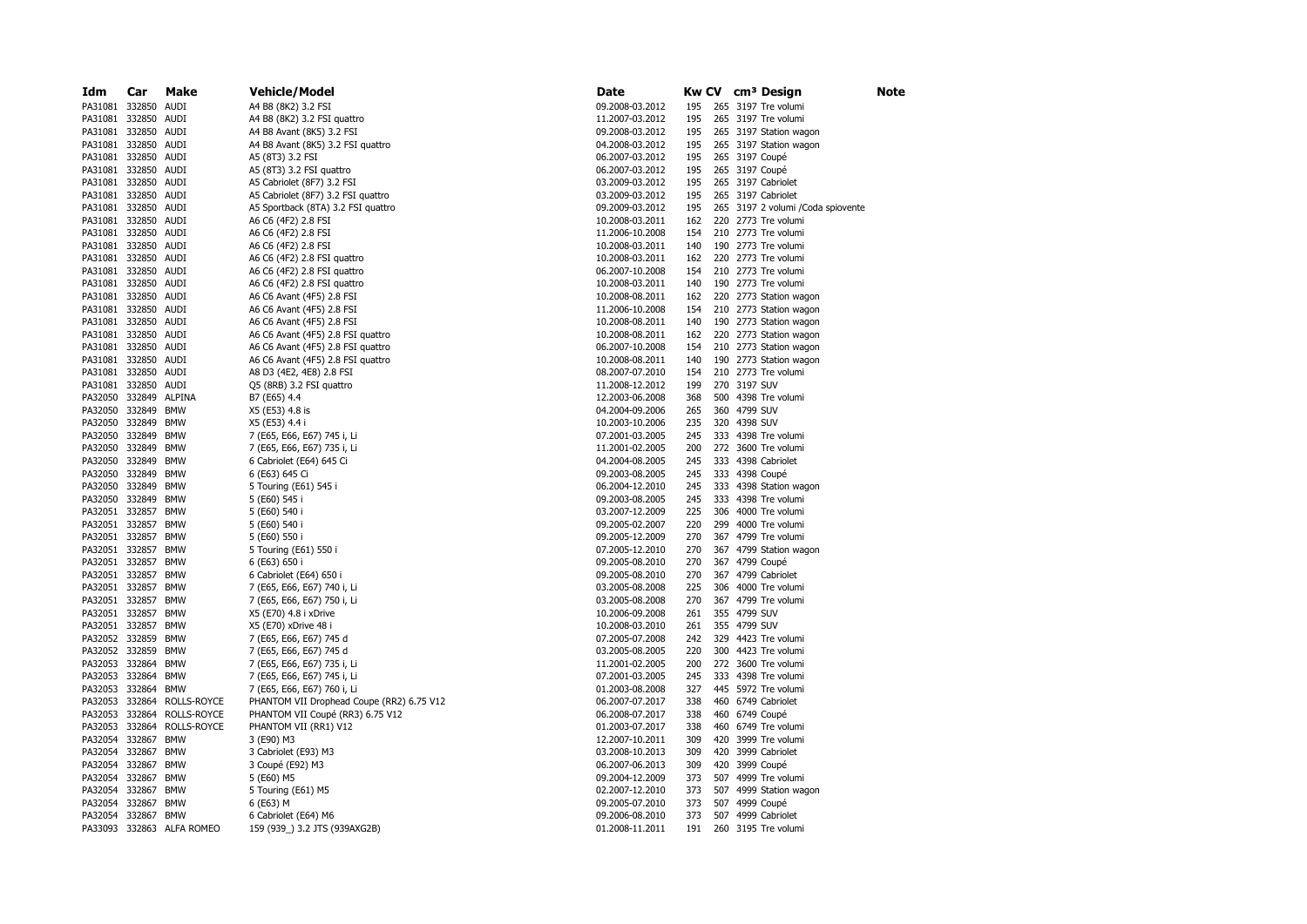| PA33093             | 332863 ALFA ROMEO         | 159 (939_) 3.2 JTS Q4 (939AXH1B, 939AXG22)                | 12.2005-11.2011 | 191 |     | 260 3195 Tre volumi                          |
|---------------------|---------------------------|-----------------------------------------------------------|-----------------|-----|-----|----------------------------------------------|
|                     | PA33093 332863 ALFA ROMEO | 159 Sportwagon (939_) 3.2 JTS (939BXH1B)                  | 02.2008-11.2011 | 191 | 260 | 3195 Station wagon                           |
|                     | PA33093 332863 ALFA ROMEO | 159 Sportwagon (939_) 3.2 JTS Q4 (939BXG2B, 939BXG22)     | 03.2006-11.2011 | 191 |     | 260 3195 Station wagon                       |
|                     | PA33093 332863 ALFA ROMEO | BRERA (939_) 3.2 JTS (939DXG2B, 939DXG1B)                 | 03.2008-06.2010 | 191 |     | 260 3195 2 volumi / Coda spiovente           |
|                     | PA33093 332863 ALFA ROMEO | BRERA (939_) 3.2 JTS Q4 (939.DXG22)                       | 01.2006-05.2011 | 191 |     | 260 3195 2 volumi / Coda spiovente           |
|                     | PA33093 332863 ALFA ROMEO | SPIDER (939_) 3.2 JTS (939EXG2B)                          | 03.2008-03.2011 | 191 | 260 | 3195 Cabriolet                               |
|                     | PA33093 332863 ALFA ROMEO | SPIDER (939) 3.2 JTS 04 (939EXG2B, 939EXG22)              | 03.2006-03.2011 | 191 |     | 260 3195 Cabriolet                           |
|                     | PA33093 332863 CADILLAC   | ATS Coupé 3.6 V                                           | 09.2015-        | 346 |     | 471 3564 Coupé                               |
|                     | PA33093 332863 CADILLAC   | <b>BLS 2.8 T</b>                                          | 04.2006-        | 188 |     | 255 2792 Tre volumi                          |
|                     | PA33093 332863 CADILLAC   | BLS 2.8 T AWD                                             | 10.2008-        | 206 |     | 280 2792 Tre volumi                          |
|                     | PA33093 332863 CADILLAC   | BLS Wagon 2.8 T                                           | 08.2010-        | 206 |     | 280 2792 Station wagon                       |
|                     | PA33093 332863 CADILLAC   | BLS Wagon 2.8 T                                           | 12.2007-        | 188 |     | 255 2792 Station wagon                       |
|                     | PA33093 332863 CADILLAC   | BLS Wagon 2.8 T AWD                                       | 10.2008-        | 206 |     | 280 2792 Station wagon                       |
|                     | PA33093 332863 CADILLAC   | <b>CTS 2.8</b>                                            | 01.2008-12.2009 | 155 |     | 211 2792 Tre volumi                          |
|                     | PA33093 332863 CADILLAC   | <b>CTS 2.8</b>                                            | 03.2005-09.2007 | 158 |     | 215 2792 Tre volumi                          |
|                     | PA33093 332863 CADILLAC   | CTS 3.0                                                   | 01.2008-        | 203 |     | 276 2997 Tre volumi                          |
|                     | PA33093 332863 CADILLAC   | CTS 3.0 AWD                                               | 01.2008-12.2010 | 203 |     | 276 2997 Tre volumi                          |
|                     | PA33093 332863 CADILLAC   | CTS 3.6                                                   | 01.2008-09.2013 | 229 |     | 311 3564 Tre volumi                          |
|                     | PA33093 332863 CADILLAC   | CTS 3.6                                                   | 03.2005-09.2007 | 189 | 257 | 3564 Tre volumi                              |
|                     | PA33093 332863 CADILLAC   | CTS 3.6 AWD                                               | 01.2008-09.2013 | 229 |     | 311 3564 Tre volumi                          |
|                     | PA33093 332863 CADILLAC   | CTS 3.6 AWD                                               | 01.2010-09.2013 | 199 | 271 | 3564 Tre volumi                              |
|                     | PA33093 332863 CADILLAC   | CTS Coupé 3.0                                             | 01.2010-        | 201 |     | 273 2997 Coupé                               |
|                     | PA33093 332863 CADILLAC   | CTS Coupé 3.0 AWD                                         | 01.2010-        | 201 |     | 273 2997 Coupé                               |
|                     | PA33093 332863 CADILLAC   | CTS Coupé 3.6                                             | 09.2011-        | 237 |     | 322 3564 Coupé                               |
|                     | PA33093 332863 CADILLAC   | CTS Coupé 3.6                                             | 01.2008-        | 229 |     | 311 3564 Coupé                               |
|                     | PA33093 332863 CADILLAC   | CTS Coupé 3.6 AWD                                         | 01.2008-12.2012 | 229 |     | 311 3564 Coupé                               |
|                     | PA33093 332863 CADILLAC   |                                                           | 01.2008-        | 203 |     |                                              |
|                     | PA33093 332863 CADILLAC   | CTS Sport Wagon 3.0<br>CTS Sport Wagon 3.0 AWD            | 01.2008-        | 203 | 276 | 276 2997 Station wagon<br>2997 Station wagon |
|                     | PA33093 332863 CADILLAC   | CTS Sport Wagon 3.6                                       | 01.2008-12.2011 | 229 |     | 311 3564 Station wagon                       |
|                     | PA33093 332863 CADILLAC   | CTS Sport Wagon 3.6 AWD                                   | 01.2008-12.2011 | 229 | 311 | 3564 Station wagon                           |
|                     | PA33093 332863 CADILLAC   | <b>SRX 3.0</b>                                            | 01.2009-12.2016 | 198 |     | 269 2997 SUV                                 |
|                     | PA33093 332863 CADILLAC   | SRX 3.0 AWD                                               | 01.2009-        | 199 | 270 | 2997 SUV                                     |
|                     | PA33093 332863 CADILLAC   | SRX 3.0 AWD                                               | 01.2009-        | 198 |     | 269 2997 SUV                                 |
|                     | PA33093 332863 CADILLAC   | <b>SRX 3.6</b>                                            | 01.2004-12.2008 | 190 |     | 258 3564 SUV                                 |
|                     | PA33093 332863 CADILLAC   | SRX 3.6 AWD                                               | 10.2012-04.2016 | 234 |     | 318 3564 SUV                                 |
|                     | PA33093 332863 CADILLAC   | SRX 3.6 AWD                                               | 07.2004-12.2008 | 190 |     | 258 3564 SUV                                 |
|                     | PA33093 332863 CADILLAC   | STS 3.6                                                   | 05.2005-12.2007 | 189 |     | 257 3564 Tre volumi                          |
|                     | PA33093 332863 CHEVROLET  | CAPTIVA (C100, C140) 3.2 4WD                              | 06.2006-        | 169 |     | 230 3195 SUV                                 |
|                     | PA33093 332863 CHEVROLET  | CAPTIVA (C100, C140) 3.0 4WD                              | 11.2010-09.2018 | 190 |     | 258 2997 SUV                                 |
|                     | PA33093 332863 CHEVROLET  | CAMARO Cabriolet 3.6                                      | 01.2011-        | 232 |     | 316 3564 Cabriolet                           |
|                     | PA33093 332863 CHEVROLET  | CAMARO 3.6                                                | 09.2011-12.2015 | 241 | 328 | 3564 Coupé                                   |
|                     | PA33093 332863 CHEVROLET  | CAMARO 3.6                                                | 01.2011-12.2015 | 232 |     | 316 3564 Coupé                               |
| PA33093 332863 OPEL |                           | VECTRA C Station wagon (Z02) 2.8 V6 Turbo (F35)           | 07.2006-08.2008 | 206 | 280 | 2792 Station wagon                           |
| PA33093 332863 OPEL |                           | VECTRA C Station wagon (Z02) 2.8 V6 Turbo (F35)           | 08.2005-09.2008 | 188 |     | 255 2792 Station wagon                       |
| PA33093 332863 OPEL |                           | VECTRA C Station wagon (Z02) 2.8 V6 Turbo (F35)           | 08.2005-08.2008 | 184 |     | 250 2792 Station wagon                       |
| PA33093 332863 OPEL |                           | VECTRA C Station wagon (Z02) 2.8 V6 Turbo (F35)           | 08.2005-10.2008 | 169 |     | 230 2792 Station wagon                       |
| PA33093 332863      | OPEL                      | VECTRA C GTS (Z02) 2.8 V6 Turbo (F68)                     | 08.2006-08.2008 | 206 |     | 280 2792 2 volumi / Coda spiovente           |
| PA33093 332863 OPEL |                           | VECTRA C GTS (Z02) 2.8 V6 Turbo (F68)                     | 08.2005-09.2008 | 188 |     | 255 2792 2 volumi / Coda spiovente           |
| PA33093 332863 OPEL |                           | VECTRA C GTS (Z02) 2.8 V6 Turbo (F68)                     | 08.2005-08.2008 | 184 |     | 250 2792 2 volumi / Coda spiovente           |
| PA33093 332863 OPEL |                           | VECTRA C GTS (Z02) 2.8 V6 Turbo (F68)                     | 08.2005-08.2008 | 169 |     | 230 2792 2 volumi / Coda spiovente           |
| PA33093 332863      | OPEL                      | VECTRA C (Z02) 2.8 V6 Turbo OPC (F69)                     | 09.2006-08.2008 | 206 |     | 280 2792 Tre volumi                          |
| PA33093 332863 OPEL |                           | VECTRA C (Z02) 2.8 V6 Turbo (F69)                         | 08.2005-09.2006 | 188 |     | 255 2792 Tre volumi                          |
| PA33093 332863 OPEL |                           | VECTRA C (Z02) 2.8 V6 Turbo (F69)                         | 08.2005-08.2008 | 184 |     | 250 2792 Tre volumi                          |
| PA33093 332863      | OPEL                      | VECTRA C (Z02) 2.8 V6 Turbo (F69)                         | 08.2005-10.2006 | 169 |     | 230 2792 Tre volumi                          |
| PA33093 332863      | OPEL                      | SIGNUM 2 volumi / Coda spiovente (Z03) 2.8 V6 Turbo (F48) | 01.2006-12.2008 | 184 |     | 250 2792 2 volumi / Coda spiovente           |
| PA33093 332863      | OPEL                      | SIGNUM 2 volumi / Coda spiovente (Z03) 2.8 V6 Turbo (F48) | 09.2005-12.2008 | 169 |     | 230 2792 2 volumi / Coda spiovente           |
| PA33093 332863 OPEL |                           | INSIGNIA A Tre volumi (G09) 2.8 V6 Turbo OPC 4x4 (69)     | 07.2009-03.2017 | 239 |     | 325 2792 Tre volumi                          |
| PA33093 332863      | OPEL                      | INSIGNIA A Tre volumi (G09) 2.8 V6 Turbo 4x4 (69)         | 07.2008-03.2017 | 191 |     | 260 2792 Tre volumi                          |
| PA33093 332863 OPEL |                           | INSIGNIA A Sports Tourer (G09) 2.8 V6 Turbo OPC 4x4 (35)  | 07.2009-06.2015 | 239 |     | 325 2792 Station wagon                       |
|                     |                           |                                                           |                 |     |     |                                              |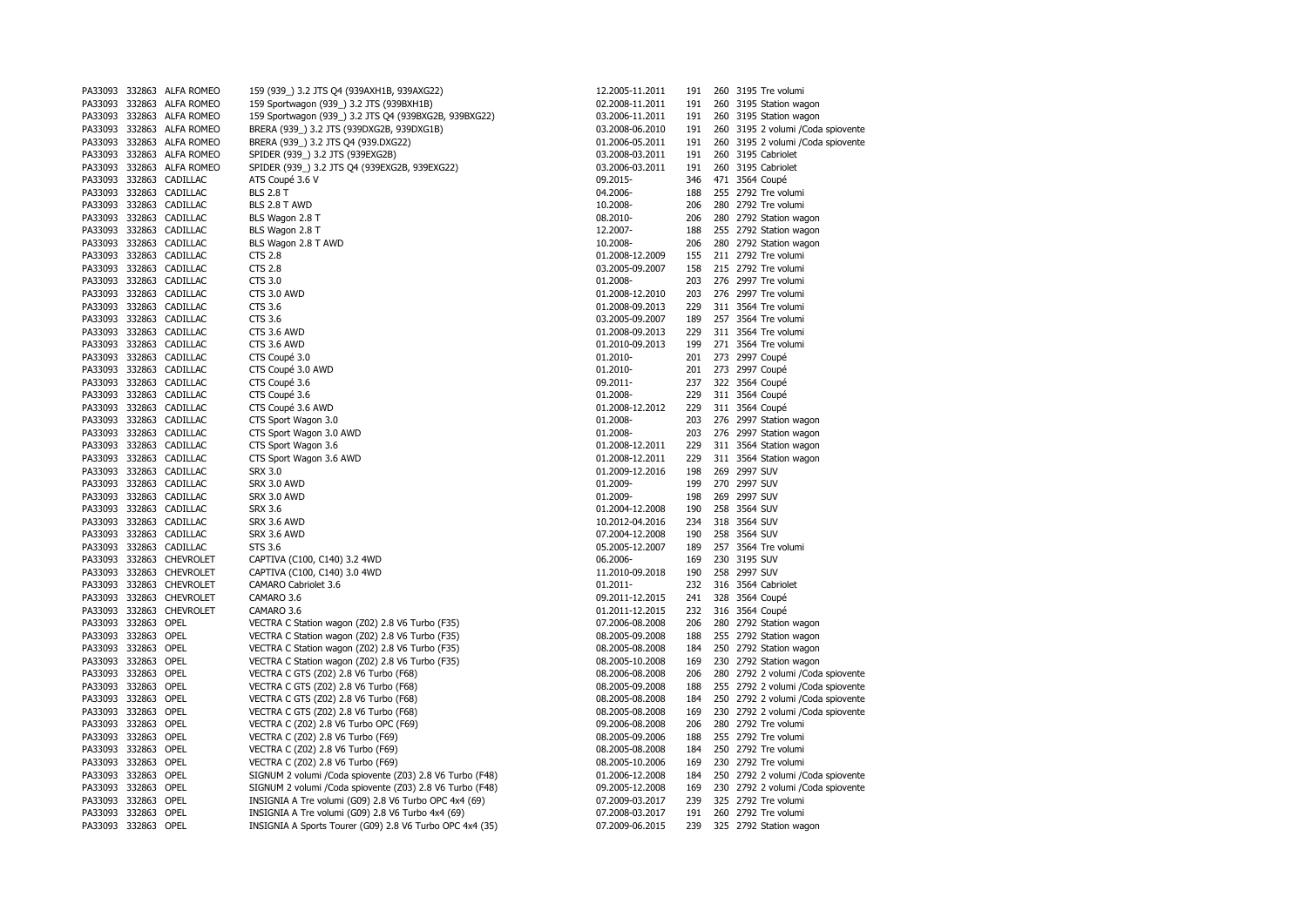| PA33093 332863 OPEL              |        |                                | INSIGNIA A Sports Tourer (G09) 2.8 V6 Turbo 4x4 (35)                                       | 10.2008-06.2013                    | 191        |     | 260 2792 Station wagon                |
|----------------------------------|--------|--------------------------------|--------------------------------------------------------------------------------------------|------------------------------------|------------|-----|---------------------------------------|
| PA33093 332863 OPEL              |        |                                | INSIGNIA A (G09) 2.8 V6 Turbo OPC 4x4 (68)                                                 | 07.2009-03.2017                    | 239        |     | 325 2792 2 volumi / Coda spiovente    |
| PA33093 332863                   |        | OPEL                           | INSIGNIA A (G09) 2.8 V6 Turbo 4x4 (68)                                                     | 07.2008-03.2017                    | 191        | 260 | 2792 2 volumi /Coda spiovente         |
| PA33093 332863 OPEL              |        |                                | ANTARA A (L07) 3.2 V6                                                                      | 07.2006-12.2011                    | 167        |     | 227 3195 SUV                          |
| PA33093 332863 OPEL              |        |                                | ANTARA A (L07) 3.0                                                                         | 11.2010-12.2015                    | 190        |     | 258 2997 SUV                          |
| PA33093 332863 SAAB              |        |                                | 9-5 (YS3G) 2.8 Turbo V6 XWD                                                                | 05.2010-01.2012                    | 221        |     | 301 2792 Tre volumi                   |
| PA33093 332863                   |        | SAAB                           | 9-3 Station wagon (E50) 2.8 Turbo V6 XWD                                                   | 05.2008-12.2011                    | 206        |     | 280 2792 Station wagon                |
| PA33093 332863 SAAB              |        |                                | 9-3 Station wagon (E50) 2.8 Turbo V6                                                       | 12.2007-02.2015                    | 188        | 256 | 2792 Station wagon                    |
| PA33093 332863 SAAB              |        |                                | 9-3 Station wagon (E50) 2.8 Turbo V6                                                       | 03.2005-02.2015                    | 184        |     | 250 2792 Station wagon                |
| PA33093 332863                   |        | SAAB                           | 9-3 Station wagon (E50) 2.8 Turbo V6                                                       | 03.2005-02.2015                    | 169        | 230 | 2792 Station wagon                    |
| PA33093 332863                   |        | SAAB                           | 9-3 Cabriolet (YS3F) 2.8 Turbo V6                                                          | 02.2009-02.2015                    | 206        | 280 | 2792 Cabriolet                        |
| PA33093 332863 SAAB              |        |                                | 9-3 Cabriolet (YS3F) 2.8 Turbo V6                                                          | 02.2009-02.2015                    | 203        |     | 276 2792 Cabriolet                    |
| PA33093 332863 SAAB              |        |                                | 9-3 Cabriolet (YS3F) 2.8 Turbo V6                                                          | 12.2007-02.2015                    | 188        |     | 256 2792 Cabriolet                    |
| PA33093 332863 SAAB              |        |                                | 9-3 Cabriolet (YS3F) 2.8 Turbo V6                                                          | 02.2006-02.2015                    | 184        |     | 250 2792 Cabriolet                    |
| PA33093 332863 SAAB              |        |                                | 9-3 Cabriolet (YS3F) 2.8 Turbo V6                                                          | 02.2006-02.2015                    | 169        |     | 230 2792 Cabriolet                    |
| PA33093 332863 SAAB              |        |                                | 9-3 (YS3F, E79, D79, D75) 2.8 Turbo V6 XWD                                                 | 05.2008-12.2011                    | 206        |     | 280 2792 Tre volumi                   |
| PA33093 332863 SAAB              |        |                                | 9-3 (YS3F, E79, D79, D75) 2.8 Turbo V6                                                     | 12.2007-02.2015                    | 188        |     | 256 2792 Tre volumi                   |
| PA33093 332863 SAAB              |        |                                | 9-3 (YS3F, E79, D79, D75) 2.8 Turbo V6                                                     | 03.2005-02.2015                    | 184        |     | 250 2792 Tre volumi                   |
| PA33093 332863 SAAB              |        |                                | 9-3 (YS3F, E79, D79, D75) 2.8 Turbo V6                                                     | 03.2005-02.2015                    | 169        |     | 230 2792 Tre volumi                   |
| PA33093 332863 SUZUKI            |        |                                | GRAND VITARA II (JT, TE, TD) 3.2 Trazione integrale (TDB4, JT632, JB632)                   | 01.2009-02.2015                    | 171        |     | 233 3195 Fuoristrada chiuso           |
| PA40079 332848                   |        | MERCEDES-BENZ                  | CLASSE C (W203) C 230 (203.052)                                                            | 01.2005-02.2007                    | 150        | 204 | 2496 Tre volumi                       |
| PA40079 332848                   |        | MERCEDES-BENZ                  | CLASSE C (W203) C 280 (203.054)                                                            | 01.2005-02.2007                    | 170        |     | 231 2996 Tre volumi                   |
| PA40079 332848                   |        | MERCEDES-BENZ                  | CLASSE C (W203) C 280 4-matic (203.092)                                                    | 01.2005-02.2007                    | 170        |     | 231 2996 Tre volumi                   |
| PA40079 332848                   |        | MERCEDES-BENZ                  | CLASSE C (W203) C 350 (203.056)                                                            | 01.2005-02.2007                    | 200        |     | 272 3498 Tre volumi                   |
| PA40079 332848                   |        | MERCEDES-BENZ                  | CLASSE C (W203) C 350 4-matic (203.087)                                                    | 01.2005-02.2007                    | 200        | 272 | 3498 Tre volumi                       |
| PA40079 332848                   |        | MERCEDES-BENZ                  | CLASSE C (W204) C 230 (204.052)                                                            | 01.2007-01.2014                    | 150        |     | 204 2496 Tre volumi                   |
| PA40079 332848                   |        | MERCEDES-BENZ                  | CLASSE C (W204) C 230 4-matic (204.085)                                                    | 07.2007-01.2014                    | 150        |     | 204 2496 Tre volumi                   |
| PA40079 332848                   |        | MERCEDES-BENZ                  | CLASSE C (W204) C 280 (204.054)                                                            | 01.2007-01.2014                    | 170        | 231 | 2996 Tre volumi                       |
| PA40079 332848                   |        | MERCEDES-BENZ                  | CLASSE C (W204) C 280 4-matic (204.081)                                                    | 07.2007-01.2014                    | 170        | 231 | 2996 Tre volumi                       |
| PA40079 332848                   |        | MERCEDES-BENZ                  | CLASSE C (W204) C 300 (204.054)                                                            | 07.2009-01.2014                    | 170        | 231 | 2996 Tre volumi                       |
| PA40079 332848                   |        | MERCEDES-BENZ                  | CLASSE C (W204) C 300 4-matic (204.081)                                                    | 07.2007-01.2014                    | 170        |     | 231 2996 Tre volumi                   |
| PA40079 332848                   |        | MERCEDES-BENZ                  | CLASSE C (W204) C 350 (204.056)                                                            | 01.2007-01.2014                    | 200        | 272 | 3498 Tre volumi                       |
| PA40079 332848<br>PA40079 332848 |        | MERCEDES-BENZ<br>MERCEDES-BENZ | CLASSE C (W204) C 350 4-matic (204.087)                                                    | 07.2007-01.2014                    | 200<br>150 |     | 272 3498 Tre volumi<br>204 2496 Coupé |
| PA40079 332848                   |        | MERCEDES-BENZ                  | CLASSE C Sportcoupe (CL203) C 230 (203.752)<br>CLASSE C Sportcoupe (CL203) C 350 (203.756) | 01.2005-05.2008<br>01.2005-05.2008 | 200        |     | 272 3498 Coupé                        |
| PA40079 332848                   |        | MERCEDES-BENZ                  | CLASSE C T-Model (S203) C 230 (203.252)                                                    | 01.2005-08.2007                    | 150        | 204 | 2496 Station wagon                    |
| PA40079 332848                   |        | MERCEDES-BENZ                  | CLASSE C T-Model (S203) C 280 (203.254)                                                    | 01.2005-08.2007                    | 170        |     | 231 2996 Station wagon                |
| PA40079 332848                   |        | MERCEDES-BENZ                  | CLASSE C T-Model (S203) C 280 4-matic (203.292)                                            | 01.2005-08.2007                    | 170        |     | 231 2996 Station wagon                |
| PA40079 332848                   |        | MERCEDES-BENZ                  | CLASSE C T-Model (S203) C 350 (203.256)                                                    | 01.2005-08.2007                    | 200        |     | 272 3498 Station wagon                |
| PA40079 332848                   |        | MERCEDES-BENZ                  | CLASSE C T-Model (S203) C 350 4-matic (203.287)                                            | 01.2005-08.2007                    | 200        | 272 | 3498 Station wagon                    |
| PA40079 332848                   |        | MERCEDES-BENZ                  | CLASSE C T-Model (S204) C 230 (204.252)                                                    | 08.2007-08.2014                    | 150        |     | 204 2496 Station wagon                |
| PA40079 332848                   |        | MERCEDES-BENZ                  | CLASSE C T-Model (S204) C 280 (204.254)                                                    | 08.2007-08.2014                    | 170        |     | 231 2996 Station wagon                |
| PA40079 332848                   |        | MERCEDES-BENZ                  | CLASSE C T-Model (S204) C 300 (204.254)                                                    | 08.2007-08.2014                    | 170        | 231 | 2996 Station wagon                    |
| PA40079 332848                   |        | MERCEDES-BENZ                  | CLASSE C T-Model (S204) C 350 (204.256)                                                    | 08.2007-08.2014                    | 200        | 272 | 3498 Station wagon                    |
| PA40079 332848                   |        | MERCEDES-BENZ                  | CLASSE CLC (CL203) CLC 230 (203.752)                                                       | 05.2008-06.2011                    | 150        |     | 204 2496 Coupé                        |
| PA40079 332848                   |        | MERCEDES-BENZ                  | CLASSE CLC (CL203) CLC 350 (203.756)                                                       | 05.2008-06.2011                    | 200        |     | 272 3498 Coupé                        |
| PA40079 332848                   |        | MERCEDES-BENZ                  | CLASSE E (W211) E 230 (211.052)                                                            | 09.2007-12.2008                    | 150        | 204 | 2496 Tre volumi                       |
| PA40079 332848                   |        | MERCEDES-BENZ                  | CLASSE E (W211) E 280 (211.054)                                                            | 03.2005-12.2008                    | 170        |     | 231 2996 Tre volumi                   |
| PA40079 332848                   |        | MERCEDES-BENZ                  | CLASSE E (W211) E 280 4-matic (211.092)                                                    | 01.2006-12.2008                    | 170        |     | 231 2996 Tre volumi                   |
| PA40079 332848                   |        | MERCEDES-BENZ                  | CLASSE E (W211) E 350 (211.056)                                                            | 03.2005-12.2008                    | 200        |     | 272 3498 Tre volumi                   |
| PA40079 332848                   |        | MERCEDES-BENZ                  | CLASSE E (W211) E 350 4-matic (211.087)                                                    | 03.2005-12.2008                    | 200        | 272 | 3498 Tre volumi                       |
| PA40079                          | 332848 | MERCEDES-BENZ                  | CLASSE E (W212) E 300 (212.054)                                                            | 01.2009-12.2013                    | 170        |     | 231 2996 Tre volumi                   |
| PA40079 332848                   |        | MERCEDES-BENZ                  | CLASSE E (W212) E 350 (212.056)                                                            | 01.2009-12.2013                    | 200        |     | 272 3498 Tre volumi                   |
| PA40079 332848                   |        | MERCEDES-BENZ                  | CLASSE E (W212) E 350 4-matic (212.087)                                                    | 01.2009-08.2011                    | 200        | 272 | 3498 Tre volumi                       |
| PA40079 332848                   |        | MERCEDES-BENZ                  | CLASSE E T-Model (S211) E 230 T (211.252)                                                  | 05.2007-07.2009                    | 150        | 204 | 2496 Station wagon                    |
| PA40079 332848                   |        | MERCEDES-BENZ                  | CLASSE E T-Model (S211) E 280 T (211.254)                                                  | 03.2005-07.2009                    | 170        |     | 231 2996 Station wagon                |
| PA40079 332848                   |        | MERCEDES-BENZ                  | CLASSE E T-Model (S211) E 280 T 4-matic (211.292)                                          | 03.2005-07.2009                    | 170        |     | 231 2996 Station wagon                |
| PA40079 332848                   |        | MERCEDES-BENZ                  | CLASSE E T-Model (S211) E 350 T (211.256)                                                  | 03.2005-07.2009                    | 200        |     | 272 3498 Station wagon                |
| PA40079 332848                   |        | MERCEDES-BENZ                  | CLASSE E T-Model (S211) E 350 T 4-matic (211.287)                                          | 03.2005-07.2009                    | 200        |     | 272 3498 Station wagon                |
|                                  |        |                                |                                                                                            |                                    |            |     |                                       |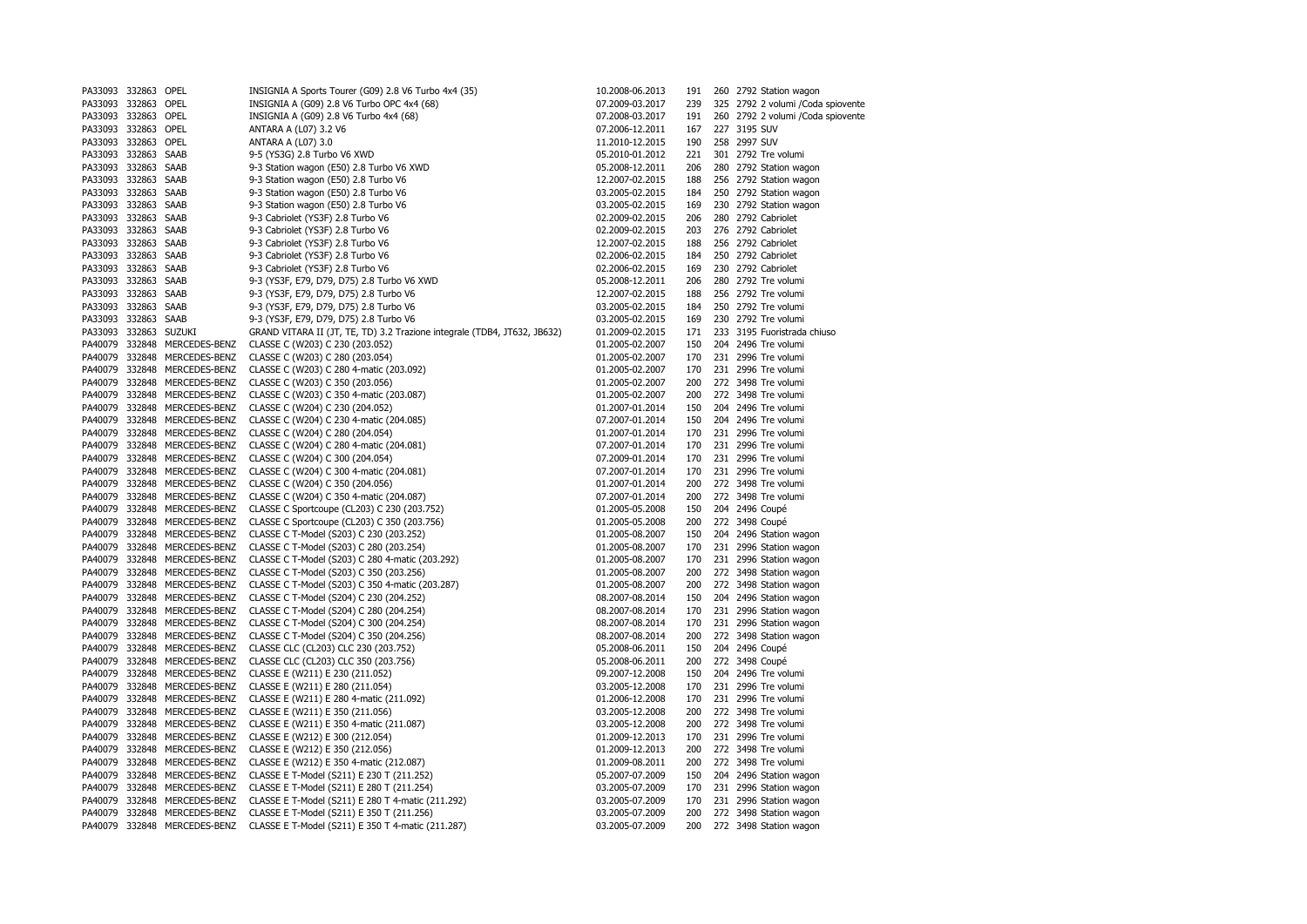| PA40079              | 332848       | MERCEDES-BENZ        | CLASSE E T-Model (S212) E 300 (212.254)                | 11.2009-12.2011 | 170        |     | 231 2996 Station wagon     |
|----------------------|--------------|----------------------|--------------------------------------------------------|-----------------|------------|-----|----------------------------|
| PA40079              | 332848       | MERCEDES-BENZ        | CLASSE E T-Model (S212) E 350 (212.256)                | 08.2009-12.2011 | 200        | 272 | 3498 Station wagon         |
| PA40079              | 332848       | MERCEDES-BENZ        | CLASSE E T-Model (S212) E 350 4-matic (212.287)        | 11.2009-12.2011 | 200        |     | 272 3498 Station wagon     |
| PA40079              | 332848       | MERCEDES-BENZ        | CLASSE GLK (X204) 280 4-matic (204.981)                | 06.2008-06.2009 | 170        |     | 231 2996 SUV               |
| PA40079              | 332848       | MERCEDES-BENZ        | CLASSE GLK (X204) 300 4-matic (204.981)                | 07.2009-12.2015 | 170        |     | 231 2996 SUV               |
| PA40079              | 332848       | MERCEDES-BENZ        | CLASSE GLK (X204) 350 (204.956)                        | 04.2009-06.2015 | 200        |     | 272 3498 SUV               |
| PA40079              | 332848       | MERCEDES-BENZ        | CLASSE GLK (X204) 350 4-matic (204.987)                | 06.2008-04.2011 | 200        |     | 272 3498 SUV               |
| PA40079              | 332848       | MERCEDES-BENZ        | CLASSE M (W164) ML 350 4-matic (164.186)               | 02.2005-12.2011 | 200        |     | 272 3498 SUV               |
| PA40079              | 332848       | MERCEDES-BENZ        | CLASSE R (W251, V251) R 280 (251.054, 251.154)         | 01.2007-12.2014 | 170        |     | 231 2996 MPV / Space wagon |
| PA40079              | 332848       | MERCEDES-BENZ        | CLASSE R (W251, V251) R 280 4-matic (251.062)          | 05.2007-12.2011 | 170        |     | 231 2996 MPV / Space wagon |
| PA40079              | 332848       | MERCEDES-BENZ        | CLASSE R (W251, V251) R 300 (251.054, 251.154)         | 07.2009-12.2014 | 170        |     | 231 2996 MPV / Space wagon |
| PA40079              | 332848       | MERCEDES-BENZ        | CLASSE R (W251, V251) R 350 (251.056, 251.156)         | 01.2007-12.2012 | 200        | 272 | 3498 MPV / Space wagon     |
| PA40079              | 332848       | MERCEDES-BENZ        |                                                        |                 | 200        |     | 272 3498 MPV / Space wagon |
|                      |              |                      | CLASSE R (W251, V251) R 350 4-matic (251.065, 251.165) | 08.2005-12.2012 |            |     |                            |
| PA40079              | 332848       | MERCEDES-BENZ        | CLASSE S (W221) S 280 (221.054)                        | 08.2006-12.2013 | 170        |     | 231 2996 Tre volumi        |
| PA40079              | 332848       | MERCEDES-BENZ        | CLASSE S (W221) S 300 (221.054, 221.154)               | 08.2006-12.2013 | 170        |     | 231 2996 Tre volumi        |
| PA40079              | 332848       | MERCEDES-BENZ        | CLASSE S (W221) S 350 (221.056, 221.156)               | 10.2005-12.2013 | 200        |     | 272 3498 Tre volumi        |
| PA40079              | 332848       | MERCEDES-BENZ        | CLASSE S (W221) S 350 4-matic (221.087, 221.187)       | 02.2008-12.2013 | 200        |     | 272 3498 Tre volumi        |
| PA40079              | 332848       | MERCEDES-BENZ        | CLK (C209) 280 (209.354)                               | 01.2005-05.2009 | 170        |     | 231 2996 Coupé             |
| PA40079              | 332848       | MERCEDES-BENZ        | CLK (C209) 350 (209.356)                               | 01.2005-05.2009 | 200        |     | 272 3498 Coupé             |
| PA40079              | 332848       | MERCEDES-BENZ        | CLK Cabriolet (A209) CLK 280 (209.454)                 | 01.2005-03.2010 | 170        |     | 231 2996 Cabriolet         |
| PA40079              | 332848       | MERCEDES-BENZ        | CLK Cabriolet (A209) CLK 350 (209.456)                 | 01.2005-03.2010 | 200        |     | 272 3498 Cabriolet         |
| PA40079              | 332848       | MERCEDES-BENZ        | CLS (C219) CLS 280 (219.354)                           | 07.2008-12.2010 | 170        |     | 231 2996 Coupé             |
| PA40079              | 332848       | MERCEDES-BENZ        | CLS (C219) CLS 300 (219.354)                           | 04.2009-12.2010 | 170        |     | 231 2996 Coupé             |
| PA40079              | 332848       | MERCEDES-BENZ        | CLS (C219) CLS 350 (219.356)                           | 10.2004-12.2010 | 200        |     | 272 3498 Coupé             |
| PA40079              | 332848       | MERCEDES-BENZ        | SL (R230) 280 (230.454)                                | 03.2008-01.2012 | 170        |     | 231 2996 Cabriolet         |
| PA40079              | 332848       | MERCEDES-BENZ        | SL (R230) 300 (230.454)                                | 04.2009-01.2012 | 170        |     | 231 2996 Cabriolet         |
| PA40079              | 332848       | MERCEDES-BENZ        | SL (R230) 350 (230.456)                                | 03.2006-01.2012 | 200        |     | 272 3498 Cabriolet         |
| PA40079              | 332848       | MERCEDES-BENZ        | SL (R230) 350 (230.458)                                | 04.2008-01.2012 | 232        | 316 | 3498 Cabriolet             |
| PA40079              | 332848       | MERCEDES-BENZ        | SLK (R171) 280 (171.454)                               | 01.2005-02.2011 | 170        |     | 231 2996 Cabriolet         |
| PA40079              |              | 332848 MERCEDES-BENZ | SLK (R171) 300 (171.454)                               | 04.2009-02.2011 | 170        |     | 231 2996 Cabriolet         |
| PA40079              | 332848       | MERCEDES-BENZ        | SLK (R171) 350 (171.456)                               | 06.2004-02.2011 | 200        |     | 272 3498 Cabriolet         |
| PA40079              | 332848       | MERCEDES-BENZ        | SLK (R171) 350 (171.458)                               | 01.2008-02.2011 | 224        | 305 | 3498 Cabriolet             |
| PA40080              |              | 332856 MERCEDES-BENZ | CLASSE C (W204) C 350 CGI (204.065)                    | 09.2008-01.2014 | 215        |     | 292 3498 Tre volumi        |
| PA40080              |              | 332856 MERCEDES-BENZ | CLASSE E (W211) E 350 CGI (211.057)                    | 09.2007-12.2008 | 215        |     | 292 3498 Tre volumi        |
| PA40080              |              | 332856 MERCEDES-BENZ | CLASSE E (W212) E 350 CGI (212.057)                    | 01.2009-08.2011 | 215        |     | 292 3498 Tre volumi        |
| PA40080              | 332856       | MERCEDES-BENZ        | CLASSE E Cabriolet (A207) E 350 (207.456)              | 03.2010-12.2011 | 200        |     | 272 3498 Cabriolet         |
| PA40080              |              | 332856 MERCEDES-BENZ | CLASSE E Cabriolet (A207) E 350 CGI (207.457)          | 01.2010-12.2014 | 215        |     | 292 3498 Cabriolet         |
| PA40080              |              | 332856 MERCEDES-BENZ | CLASSE E Coupé (C207) E 350 CGI (207.357)              | 01.2009-12.2011 | 215        |     | 292 3498 Coupé             |
| PA40080              |              | 332856 MERCEDES-BENZ | CLASSE E T-Model (S211) 350 CGI (211.257)              | 05.2006-07.2009 | 215        |     | 292 3498 Station wagon     |
| PA40080              | 332856       | MERCEDES-BENZ        | CLASSE E T-Model (S212) E 350 CGI (212.257)            | 11.2009-12.2011 | 215        |     | 292 3498 Station wagon     |
|                      |              |                      |                                                        |                 |            |     |                            |
| PA40080<br>PA44016   |              | 332856 MERCEDES-BENZ | CLS (C219) CLS 350 (219.357)                           | 04.2006-12.2010 | 215<br>258 |     | 292 3498 Coupé             |
|                      | 332868 VOLVO |                      | S60 II (134) 3.0 T AWD                                 | 04.2014-12.2018 | 242        |     | 351 2953 Tre volumi        |
| PA44016              | 332868 VOLVO |                      | S60 II (134) T6 AWD                                    | 04.2014-12.2015 |            |     | 329 2953 Tre volumi        |
| PA44016              | 332868 VOLVO |                      | S60 II (134) T6 AWD                                    | 04.2010-12.2015 | 224        |     | 304 2953 Tre volumi        |
| PA44016              | 332868 VOLVO |                      | S80 II (124) 3.2                                       | 01.2010-12.2014 | 179        |     | 243 3192 Tre volumi        |
| PA44016              | 332868 VOLVO |                      | S80 II (124) 3.2                                       | 03.2006-12.2010 | 175        |     | 238 3192 Tre volumi        |
| PA44016              | 332868 VOLVO |                      | S80 II (124) 3.2 AWD                                   | 01.2010-12.2012 | 179        |     | 243 3192 Tre volumi        |
| PA44016              | 332868 VOLVO |                      | S80 II (124) 3.2 AWD                                   | 01.2007-12.2010 | 175        |     | 238 3192 Tre volumi        |
| PA44016              | 332868 VOLVO |                      | S80 II (124) T6 AWD                                    | 10.2010-12.2016 | 224        |     | 305 2953 Tre volumi        |
| PA44016 332868 VOLVO |              |                      | S80 II (124) T6 AWD                                    | 01.2007-12.2010 | 210        |     | 286 2953 Tre volumi        |
| PA44016              | 332868 VOLVO |                      | V60 I (155, 157) 3.0 T AWD                             | 04.2014-05.2018 | 258        |     | 351 2953 Station wagon     |
| PA44016              | 332868 VOLVO |                      | V60 I (155, 157) T6 AWD                                | 04.2014-12.2015 | 242        | 329 | 2953 Station wagon         |
| PA44016              | 332868 VOLVO |                      | V60 I (155, 157) T6 AWD                                | 07.2010-12.2015 | 224        |     | 305 2953 Station wagon     |
| PA44016              | 332868 VOLVO |                      | V70 III (135) 3.2                                      | 04.2010-12.2014 | 179        |     | 243 3192 Station wagon     |
| PA44016              | 332868 VOLVO |                      | V70 III (135) 3.2                                      | 08.2007-12.2010 | 175        | 238 | 3192 Station wagon         |
| PA44016              | 332868 VOLVO |                      | V70 III (135) 3.2 AWD                                  | 04.2010-12.2015 | 179        |     | 243 3192 Station wagon     |
| PA44016              | 332868 VOLVO |                      | V70 III (135) 3.2 AWD                                  | 04.2007-12.2010 | 175        |     | 238 3192 Station wagon     |
| PA44016 332868 VOLVO |              |                      | V70 III (135) T6 AWD                                   | 01.2010-12.2015 | 224        |     | 305 2953 Station wagon     |
| PA44016 332868 VOLVO |              |                      | V70 III (135) T6 AWD                                   | 08.2007-12.2010 | 210        |     | 286 2953 Station wagon     |
|                      |              |                      |                                                        |                 |            |     |                            |

| 1.2009-12.2011 | 170 | 231 | 2996 Station wagon |
|----------------|-----|-----|--------------------|
| 8.2009-12.2011 | 200 | 272 | 3498 Station wagon |
| 1.2009-12.2011 | 200 | 272 | 3498 Station wagon |
| 6.2008-06.2009 | 170 | 231 | 2996 SUV           |
| 7.2009-12.2015 | 170 | 231 | 2996 SUV           |
| 4.2009-06.2015 | 200 | 272 | 3498 SUV           |
| 6.2008-04.2011 | 200 | 272 | 3498 SUV           |
| 2.2005-12.2011 | 200 | 272 | 3498 SUV           |
| 1.2007-12.2014 | 170 | 231 | 2996 MPV / Space v |
| 5.2007-12.2011 | 170 | 231 | 2996 MPV / Space v |
| 7.2009-12.2014 | 170 | 231 | 2996 MPV / Space v |
| 1.2007-12.2012 | 200 | 272 | 3498 MPV / Space v |
| 8.2005-12.2012 |     | 272 |                    |
|                | 200 |     | 3498 MPV / Space v |
| 8.2006-12.2013 | 170 | 231 | 2996 Tre volumi    |
| 8.2006-12.2013 | 170 | 231 | 2996 Tre volumi    |
| 0.2005-12.2013 | 200 | 272 | 3498 Tre volumi    |
| 2.2008-12.2013 | 200 | 272 | 3498 Tre volumi    |
| 1.2005-05.2009 | 170 | 231 | 2996 Coupé         |
| 1.2005-05.2009 | 200 | 272 | 3498 Coupé         |
| 1.2005-03.2010 | 170 | 231 | 2996 Cabriolet     |
| 1.2005-03.2010 | 200 | 272 | 3498 Cabriolet     |
| 7.2008-12.2010 | 170 | 231 | 2996 Coupé         |
| 4.2009-12.2010 | 170 | 231 | 2996 Coupé         |
| 0.2004-12.2010 | 200 | 272 | 3498 Coupé         |
| 3.2008-01.2012 | 170 | 231 | 2996 Cabriolet     |
| 4.2009-01.2012 | 170 | 231 | 2996 Cabriolet     |
| 3.2006-01.2012 | 200 | 272 | 3498 Cabriolet     |
| 4.2008-01.2012 |     |     |                    |
|                | 232 | 316 | 3498 Cabriolet     |
| 1.2005-02.2011 | 170 | 231 | 2996 Cabriolet     |
| 4.2009-02.2011 | 170 | 231 | 2996 Cabriolet     |
| 6.2004-02.2011 | 200 | 272 | 3498 Cabriolet     |
| 1.2008-02.2011 | 224 | 305 | 3498 Cabriolet     |
| 9.2008-01.2014 | 215 | 292 | 3498 Tre volumi    |
| 9.2007-12.2008 | 215 | 292 | 3498 Tre volumi    |
| 1.2009-08.2011 | 215 | 292 | 3498 Tre volumi    |
| 3.2010-12.2011 | 200 | 272 | 3498 Cabriolet     |
| 1.2010-12.2014 | 215 | 292 | 3498 Cabriolet     |
| 1.2009-12.2011 | 215 | 292 | 3498 Coupé         |
| 5.2006-07.2009 | 215 | 292 | 3498 Station wagon |
| 1.2009-12.2011 | 215 | 292 | 3498 Station wagon |
| 4.2006-12.2010 | 215 | 292 | 3498 Coupé         |
| 4.2014-12.2018 | 258 | 351 | 2953 Tre volumi    |
| 4.2014-12.2015 | 242 | 329 | 2953 Tre volumi    |
| 4.2010-12.2015 | 224 | 304 | 2953 Tre volumi    |
|                |     |     |                    |
| 1.2010-12.2014 | 179 | 243 | 3192 Tre volumi    |
| 3.2006-12.2010 | 175 | 238 | 3192 Tre volumi    |
| 1.2010-12.2012 | 179 | 243 | 3192 Tre volumi    |
| 1.2007-12.2010 | 175 | 238 | 3192 Tre volumi    |
| 0.2010-12.2016 | 224 | 305 | 2953 Tre volumi    |
| 1.2007-12.2010 | 210 | 286 | 2953 Tre volumi    |
| 4.2014-05.2018 | 258 | 351 | 2953 Station wagon |
| 4.2014-12.2015 | 242 | 329 | 2953 Station wagon |
| 7.2010-12.2015 | 224 | 305 | 2953 Station wagon |
| 4.2010-12.2014 | 179 | 243 | 3192 Station wagon |
| 8.2007-12.2010 | 175 | 238 | 3192 Station wagon |
| 4.2010-12.2015 | 179 | 243 | 3192 Station wagon |
| 4.2007-12.2010 | 175 | 238 | 3192 Station wagon |
|                |     |     |                    |
| 1.2010-12.2015 | 224 | 305 | 2953 Station wagon |
| 8.2007-12.2010 | 210 | 286 | 2953 Station wagon |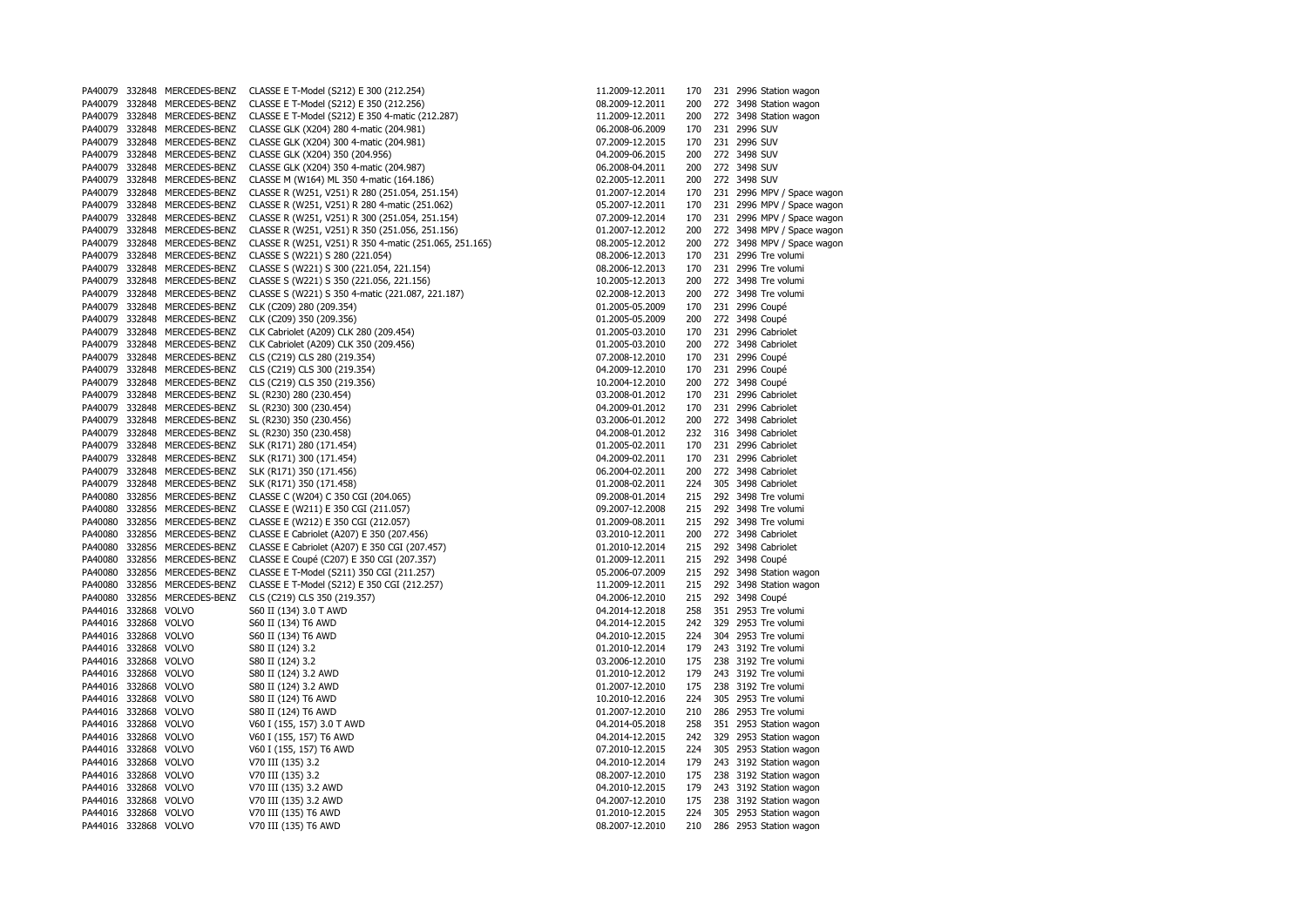| PA44016 332868 VOLVO  |                          | XC60 I SUV (156) 3.2 AWD           | 03.2010-12.2015 | 179 | 243 3192 SUV                  |
|-----------------------|--------------------------|------------------------------------|-----------------|-----|-------------------------------|
| PA44016 332868 VOLVO  |                          | XC60 I SUV (156) 3.2 AWD           | 07.2009-12.2010 | 175 | 238 3192 SUV                  |
| PA44016 332868 VOLVO  |                          | XC60 I SUV (156) T6 AWD            | 04.2014-12.2015 | 242 | 329 2953 SUV                  |
| PA44016 332868 VOLVO  |                          | XC60 I SUV (156) T6 AWD            | 03.2010-02.2017 | 224 | 304 2953 SUV                  |
| PA44016 332868 VOLVO  |                          | XC70 II (136) 3.2 AWD              | 08.2007-12.2011 | 175 | 238 3192 Station wagon        |
| PA44016 332868 VOLVO  |                          | XC70 II (136) 3.2 AWD              | 05.2010-12.2014 | 179 | 243 3192 Station wagon        |
| PA44016 332868 VOLVO  |                          | XC70 II (136) T6 AWD               | 01.2010-04.2015 | 224 | 304 2953 Station wagon        |
| PA44016 332868 VOLVO  |                          | XC70 II (136) T6 AWD               | 01.2008-12.2016 | 210 | 286 2953 Station wagon        |
| PA48061 332858 NISSAN |                          | <b>PRIMERA (P12) 2.0</b>           | 03.2002-10.2008 | 103 | 140 1998 Tre volumi           |
| PA48061 332858 NISSAN |                          | PRIMERA Hatchback (P12) 2.0        | 07.2002-10.2008 | 103 | 140 1998 2 volumi / Coda spio |
| PA48061 332858 NISSAN |                          | PRIMERA Station wagon (WP12) 2.0   | 03.2002-        | 103 | 140 1998 Station wagon        |
| PA48061 332858 NISSAN |                          | X-TRAIL I (T30) 2.0                | 07.2001-01.2013 | 103 | 140 1998 SUV                  |
| PA48061 332858 NISSAN |                          | X-TRAIL I (T30) 2.0 4x4            | 09.2001-01.2013 | 110 | 150 1998 SUV                  |
| PA48061 332858 NISSAN |                          | X-TRAIL I (T30) 2.0 4x4            | 07.2001-01.2013 | 103 | 140 1998 SUV                  |
| PA48061 332858 NISSAN |                          | X-TRAIL I (T30) 2.5 4x4            | 11.2002-01.2013 | 132 | 179 2488 SUV                  |
| PA48061 332858 NISSAN |                          | X-TRAIL I (T30) 2.5 4x4            | 09.2002-01.2013 | 121 | 165 2488 SUV                  |
| PA48061 332858 NISSAN |                          | X-TRAIL II (T31) 2.0 4x4           | 06.2008-11.2013 | 103 | 140 1998 SUV                  |
| PA48061 332858 NISSAN |                          | X-TRAIL II (T31) 2.0 FWD           | 06.2008-11.2013 | 103 | 140 1998 SUV                  |
| PA48061 332858 NISSAN |                          | X-TRAIL II (T31) 2.5 4x4           | 06.2007-11.2013 | 124 | 169 2488 SUV                  |
|                       | PA48061 332858 RENAULT   | KOLEOS I (HY) 2.5 4x4 (HY0C, HY0N) | 09.2008-        | 126 | 171 2488 SUV                  |
|                       | PA48061 332858 RENAULT   | KOLEOS I (HY_) 2.5 (HY0C, HY0N)    | 09.2008-        | 126 | 171 2488 SUV                  |
| PA53105 332852 TOYOTA |                          | IQ (_J1_) 1.4 D-4D (NUJ10_)        | 01.2009-12.2015 | 66  | 90 1364 2 volumi / Coda spio  |
|                       | PA57011 332862 CHEVROLET | EPICA (KL1_) 2.0                   | 06.2006-12.2011 | 105 | 144 1993 Tre volumi           |
|                       | PA57011 332862 CHEVROLET | EPICA (KL1) 2.5                    | 06.2006-12.2011 | 115 | 156 2492 Tre volumi           |
|                       | PA61018 332854 HYUNDAI   | TERRACAN (HP) 3.5 i V6 4WD         | 12.2001-12.2006 | 147 | 200 3497 SUV                  |
|                       | PA61018 332854 HYUNDAI   | TERRACAN (HP) 3.5 i V6 4WD         | 12.2001-12.2006 | 143 | 194 3497 SUV                  |
| PA61018 332854 KIA    |                          | CARNIVAL II (GQ) 3.5               | 07.2002-04.2006 | 143 | 194 3497 MPV / Space wagon    |
| PA61018 332854 KIA    |                          | OPIRUS (GH) 3.5                    | 09.2003-        | 149 | 203 3497 Tre volumi           |
| PA61018 332854 KIA    |                          | SORENTO I (JC) 3.5 V6 4WD          | 08.2002-        | 143 | 194 3497 SUV                  |
|                       | PA61019 332855 HYUNDAI   | COUPE II (GK) 2.7 V6               | 03.2002-08.2009 | 123 | 167 2656 Coupé                |
|                       | PA61019 332855 HYUNDAI   | COUPE II (GK) 2.7 V6               | 01.2001-08.2009 | 121 | 165 2656 Coupé                |
|                       | PA61019 332855 HYUNDAI   | SANTA FÉ I (SM) 2.7 V6 4x4         | 02.2001-03.2006 | 127 | 173 2656 SUV                  |
|                       | PA61019 332855 HYUNDAI   | SONICA IV (EF) 2.5 V6 24V          | 06.1998-10.2001 | 118 | 160 2493 Tre volumi           |
|                       | PA61019 332855 HYUNDAI   | SONICA IV (EF) 2.7 V6              | 10.2001-11.2004 | 127 | 173 2656 Tre volumi           |
|                       | PA61019 332855 HYUNDAI   | TIBURON Coupé 2.7                  | 01.2006-12.2008 | 123 | 167 2656 Coupé                |
|                       | PA61019 332855 HYUNDAI   | <b>TRAJET (FO) 2.7 V6</b>          | 09.2000-07.2008 | 127 | 173 2656 MPV / Space wagon    |
|                       | PA61019 332855 HYUNDAI   | TUCSON (JM) 2.7 Trazione integrale | 08.2004-11.2010 | 129 | 175 2656 SUV                  |
|                       | PA61019 332855 HYUNDAI   | XG (XG) 250                        | 12.1998-12.2005 | 120 | 163 2493 Tre volumi           |
| PA61019 332855 KIA    |                          | MAGENTIS I (GD, MS) 2.5 V6         | 05.2001-09.2005 | 124 | 169 2493 Tre volumi           |
| PA61019 332855 KIA    |                          | SPORTAGE II (JE_, KM) 2.7 V6 4WD   | 09.2004-        | 129 | 175 2656 SUV                  |
| PA61020 332861 KIA    |                          | CARNIVAL I (UP) 2.5 V6             | 08.1999-10.2001 | 121 | 165 2497 MPV / Space wagon    |
| PA61020 332861 KIA    |                          | CARNIVAL II (GQ) 2.5 V6            | 10.2001-06.2006 | 110 | 150 2497 MPV / Space wagon    |
|                       |                          |                                    |                 |     |                               |

| 03.2010-12.2015 | 179 | 243 | 3192 SUV                       |
|-----------------|-----|-----|--------------------------------|
| 07.2009-12.2010 | 175 | 238 | 3192 SUV                       |
| 04.2014-12.2015 | 242 | 329 | 2953 SUV                       |
| 03.2010-02.2017 | 224 |     | 304 2953 SUV                   |
| 08.2007-12.2011 | 175 |     | 238 3192 Station wagon         |
| 05.2010-12.2014 | 179 |     | 243 3192 Station wagon         |
| 01.2010-04.2015 | 224 | 304 | 2953 Station wagon             |
| 01.2008-12.2016 | 210 |     | 286 2953 Station wagon         |
| 03.2002-10.2008 | 103 |     | 140 1998 Tre volumi            |
| 07.2002-10.2008 | 103 | 140 | 1998 2 volumi / Coda spiovente |
| 03.2002-        | 103 | 140 | 1998 Station wagon             |
| 07.2001-01.2013 | 103 | 140 | 1998 SUV                       |
| 09.2001-01.2013 | 110 | 150 | 1998 SUV                       |
| 07.2001-01.2013 | 103 | 140 | 1998 SUV                       |
| 11.2002-01.2013 | 132 | 179 | 2488 SUV                       |
| 09.2002-01.2013 | 121 | 165 | 2488 SUV                       |
| 06.2008-11.2013 | 103 | 140 | 1998 SUV                       |
| 06.2008-11.2013 | 103 | 140 | 1998 SUV                       |
| 06.2007-11.2013 | 124 |     | 169 2488 SUV                   |
| 09.2008-        | 126 |     | 171 2488 SUV                   |
| 09.2008-        | 126 | 171 | 2488 SUV                       |
| 01.2009-12.2015 | 66  | 90  | 1364 2 volumi / Coda spiovente |
| 06.2006-12.2011 | 105 |     | 144 1993 Tre volumi            |
| 06.2006-12.2011 | 115 |     | 156 2492 Tre volumi            |
| 12.2001-12.2006 | 147 |     | 200 3497 SUV                   |
| 12.2001-12.2006 | 143 |     | 194 3497 SUV                   |
| 07.2002-04.2006 | 143 |     | 194 3497 MPV / Space wagon     |
| 09.2003-        | 149 |     | 203 3497 Tre volumi            |
| 08.2002-        | 143 |     | 194 3497 SUV                   |
| 03.2002-08.2009 | 123 |     | 167 2656 Coupé                 |
| 01.2001-08.2009 | 121 |     | 165 2656 Coupé                 |
| 02.2001-03.2006 | 127 |     | 173 2656 SUV                   |
| 06.1998-10.2001 | 118 |     | 160 2493 Tre volumi            |
| 10.2001-11.2004 | 127 |     | 173 2656 Tre volumi            |
| 01.2006-12.2008 | 123 |     | 167 2656 Coupé                 |
| 09.2000-07.2008 | 127 |     | 173 2656 MPV / Space wagon     |
| 08.2004-11.2010 | 129 |     | 175 2656 SUV                   |
| 12.1998-12.2005 | 120 |     | 163 2493 Tre volumi            |
| 05.2001-09.2005 | 124 |     | 169 2493 Tre volumi            |
| 09.2004-        | 129 |     | 175 2656 SUV                   |
| 08.1999-10.2001 | 121 |     | 165 2497 MPV / Space wagon     |
| 10.2001-06.2006 | 110 | 150 | 2497 MPV / Space wagon         |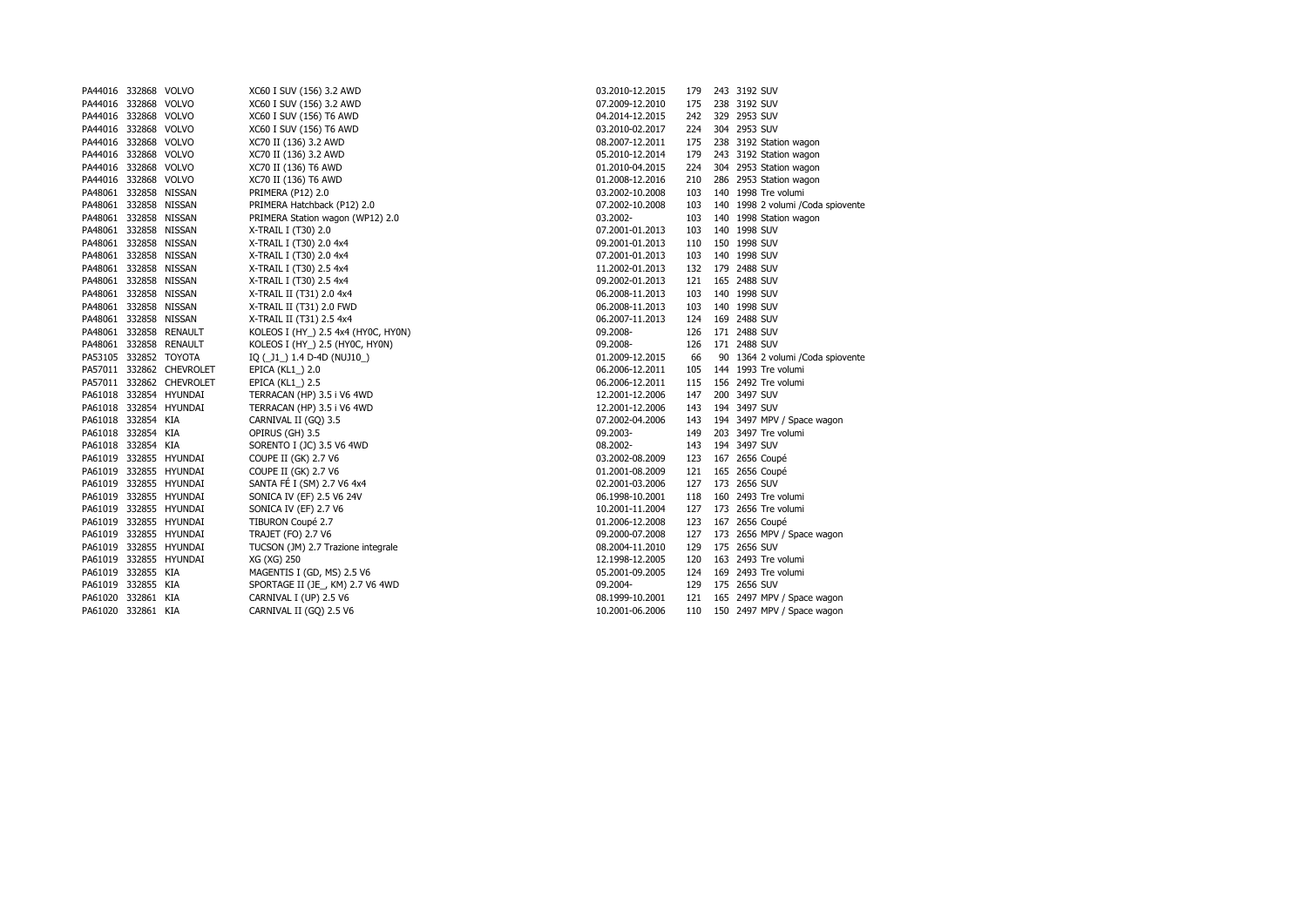| <b>IDM</b> | <b>CAR</b> | <b>MANUFACTURER</b>            | <b>OE</b>         |
|------------|------------|--------------------------------|-------------------|
| PA31081    | 332850     | <b>AUDI</b>                    | 06E 121 005G      |
| PA31081    | 332850     | AUDI                           | 06E 121 005P      |
| PA31081    | 332850     | <b>AUDI</b>                    | 06E 121 008P      |
| PA31081    | 332850     | <b>AUDI</b>                    | 06E 121 018B      |
|            | 332849     |                                |                   |
| PA32050    |            | <b>BMW</b>                     | 11 51 7 524 551   |
| PA32050    | 332849     | <b>BMW</b>                     | 11 51 7 524 552   |
| PA32050    | 332849     | <b>BMW</b>                     | 11 51 7 586 781   |
| PA32051    | 332857     | <b>BMW</b>                     | 11 51 7 531 860   |
| PA32051    | 332857     | <b>BMW</b>                     | 11 51 7 586 779   |
| PA32052    | 332859     | <b>BMW</b>                     | 11 51 7 792 547   |
| PA32052    | 332859     | <b>BMW</b>                     | 11 51 7 792 549   |
| PA32053    | 332864     | <b>BMW</b>                     | 11 51 0 150 972   |
| PA32053    | 332864     | <b>BMW</b>                     | 11 51 7 507 849   |
| PA32053    | 332864     | <b>BMW</b>                     | 11 51 7 508 496   |
| PA32053    | 332864     | <b>BMW</b>                     | 11 51 7 586 780   |
| PA32054    | 332867     | <b>BMW</b>                     | 11 51 7 839 062   |
| PA32054    | 332867     | <b>BMW</b>                     | 11 51 7 834 797   |
| PA32054    | 332867     | <b>BMW</b>                     | 11 51 7 838 201   |
| PA33093    | 332863     | <b>ALFA ROMEO</b>              | 71741078          |
|            |            |                                |                   |
| PA33093    | 332863     | <b>ALFA ROMEO</b>              | 71747983          |
| PA33093    | 332863     | CADILLAC                       | 95711070          |
| PA33093    | 332863     | <b>CADILLAC</b>                | 95711081          |
| PA33093    | 332863     | <b>CHEVROLET</b>               | 92149009          |
| PA33093    | 332863     | <b>CHEVROLET</b>               | 12637479          |
| PA33093    | 332863     | OPEL                           | 92149009          |
| PA33093    | 332863     | OPEL                           | 12657499          |
| PA33093    | 332863     | <b>OPEL</b>                    | 6334043           |
| PA33093    | 332863     | <b>OPEL</b>                    | 12645176          |
| PA33093    | 332863     | OPEL                           | 1334648           |
| PA33093    | 332863     | <b>OPEL</b>                    | 4819390           |
| PA33093    | 332863     | <b>SAAB</b>                    | 12566029          |
| PA33093    | 332863     | <b>SAAB</b>                    | 12588982          |
|            |            |                                |                   |
| PA33093    | 332863     | <b>SAAB</b>                    | 92149009          |
| PA33093    | 332863     | <b>SUZUKI</b>                  | 17400-78J00       |
| PA33093    | 332863     | <b>SUZUKI</b>                  | 17401-78812       |
| PA33093    | 332863     | VAUXHALL                       | 6334043           |
| PA33093    | 332863     | VAUXHALL                       | 92149009          |
| PA33093    | 332863     | VAUXHALL                       | 1334648           |
| PA33093    | 332863     | VAUXHALL                       | 12657499          |
| PA33093    | 332863     | VAUXHALL                       | 12645176          |
| PA40079    | 332848     | MERCEDES-BENZ                  | 272 200 09 01     |
| PA40079    | 332848     | MERCEDES-BENZ                  | A272 200 09 01    |
| PA40080    | 332856     | MERCEDES-BENZ                  | A272 200 10 01 80 |
| PA40080    | 332856     |                                | A272 200 10 01    |
| PA40080    | 332856     | MERCEDES-BENZ<br>MERCEDES-BENZ | 272 200 10 01 80  |
|            |            |                                |                   |
| PA40080    | 332856     | MERCEDES-BENZ                  | 272 200 10 01     |
| PA44016    | 332868     | <b>VOLVO</b>                   | 31293303          |
| PA48061    | 332858     | <b>NISSAN</b>                  | 21010-6N225       |
| PA48061    | 332858     | <b>NISSAN</b>                  | 21010-6N226       |
| PA48061    | 332858     | <b>NISSAN</b>                  | B1010-6N21A       |
| PA48061    | 332858     | NISSAN (DFAC)                  | B1010-6N21A       |
| PA53105    | 332852     | <b>TOYOTA</b>                  | 16100-39535       |
| PA57011    | 332862     | <b>CHEVROLET</b>               | 25181636          |
| PA57011    | 332862     | <b>CHEVROLET</b>               | 25181875          |
| PA57011    | 332862     | <b>CHEVROLET</b>               | 96307716          |
| PA57011    | 332862     | <b>CHEVROLET</b>               | 96307717          |
| PA61018    | 332854     | HYUNDAI                        | 25100-39800       |
| PA61018    | 332854     | <b>HYUNDAI</b>                 | 25100-39802       |
| PA61018    | 332854     | КIА                            | 25100-39800       |
| PA61018    | 332854     | КIА                            | 25100-39802       |
|            |            |                                |                   |
| PA61019    | 332855     | <b>HYUNDAI</b>                 | 25100-37102       |
| PA61019    | 332855     | <b>HYUNDAI</b>                 | 25100-37200       |
| PA61019    | 332855     | HYUNDAI                        | 25100-37201       |
| PA61019    | 332855     | <b>HYUNDAI</b>                 | 25100-37202       |
| PA61019    | 332855     | КIА                            | 25100-37201       |
| PA61019    | 332855     | <b>KIA</b>                     | 25100-37202       |
| PA61019    | 332855     | КIА                            | 25100-37102       |
| PA61019    | 332855     | <b>KIA</b>                     | 25100-37200       |
| PA61020    | 332861     | КIА                            | 0K9BV-15-010      |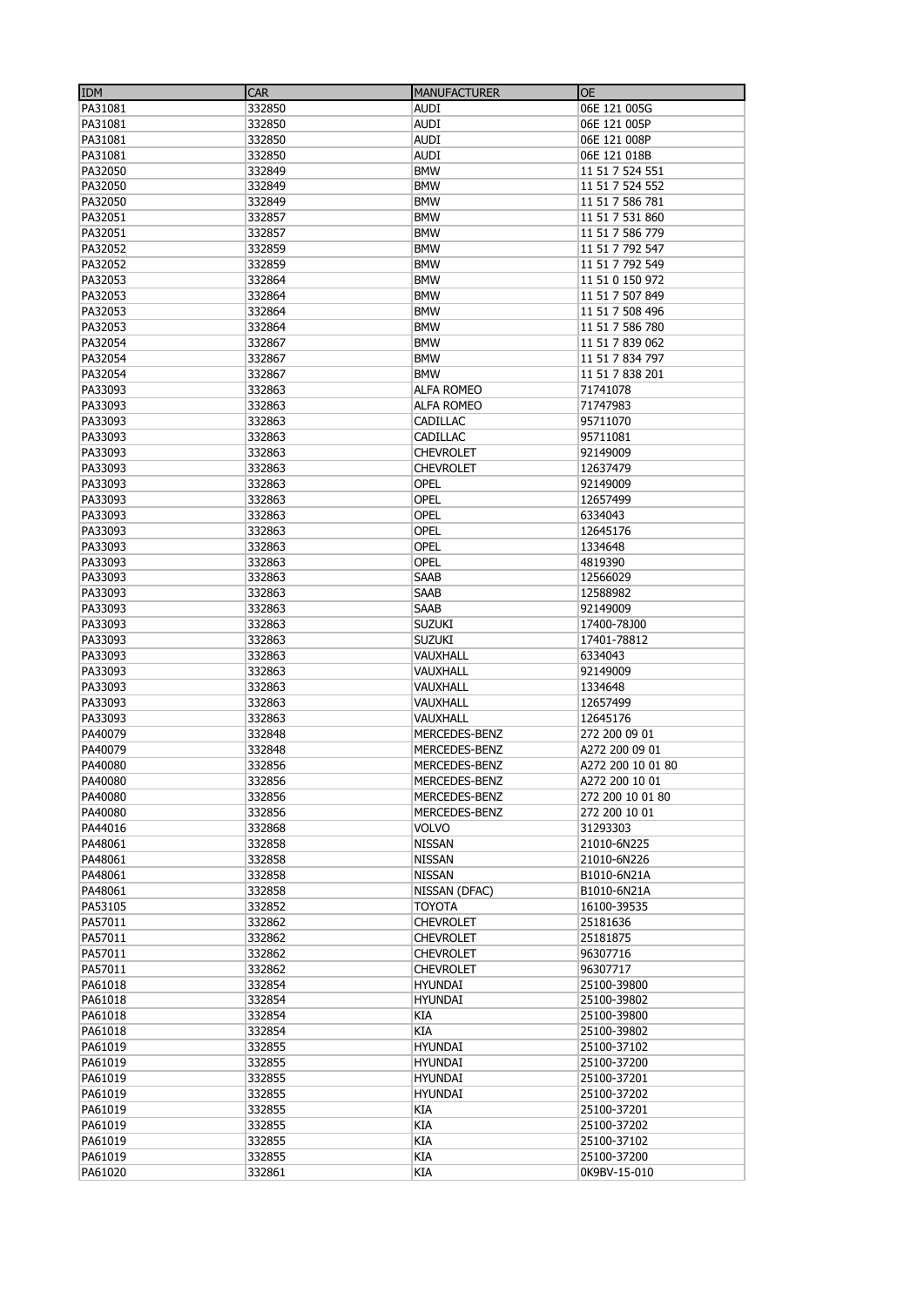| IDM     | CAR    | <b>MANUFACTURER</b> | <b>COMPETITOR CROSS</b> | <b>CROSS</b>     |
|---------|--------|---------------------|-------------------------|------------------|
| PA31081 | 332850 | <b>AIRTEX</b>       | 1890                    | 1890             |
| PA31081 | 332850 | <b>AISIN</b>        | WE-VW25                 | WEVW25           |
| PA31081 | 332850 | <b>BGA</b>          | CP7300T                 | CP7300T          |
| PA31081 | 332850 | <b>BLUEPRINT</b>    | ADV189106               | ADV189106        |
| PA31081 | 332850 | <b>BUGATTI</b>      | PA10122                 | PA10122          |
| PA31081 | 332850 | CAR                 | 332850                  | 332850           |
| PA31081 | 332850 | <b>DAYCO</b>        | DP526                   | DP526            |
| PA31081 | 332850 | DELPHI              | WP2623                  | WP2623           |
| PA31081 | 332850 | <b>DOLZ</b>         | A220                    | A220             |
| PA31081 | 332850 | FEBI                | 31409                   | 31409            |
| PA31081 | 332850 | <b>FIRST LINE</b>   | FWP2214                 | <b>FWP2214</b>   |
| PA31081 | 332850 | <b>GGT</b>          | PA12561                 | PA12561          |
| PA31081 | 332850 | GK                  | 980291                  | 980291           |
| PA31081 | 332850 | <b>GRAF</b>         | PA1050                  | PA1050           |
| PA31081 | 332850 | <b>HEPU</b>         | P653                    | P653             |
| PA31081 | 332850 | <b>HUTCHINSON</b>   | <b>WP336</b>            | <b>WP336</b>     |
| PA31081 | 332850 | <b>IDROMEC</b>      | PA31081                 | PA31081          |
| PA31081 | 332850 | <b>INA</b>          | 538035510               | 538035510        |
| PA31081 | 332850 | <b>INTERBRAKE</b>   | VW 081                  | <b>VW081</b>     |
| PA31081 | 332850 | LPR                 | WP0758                  | WP0758           |
| PA31081 | 332850 | <b>MEYLE</b>        | 1132200017              | 1132200017       |
| PA31081 | 332850 | METELLI             | 24-1050                 | 241050           |
| PA31081 | 332850 | <b>OPEN PARTS</b>   | WAP8523.00              | WAP852300        |
| PA31081 | 332850 | <b>RHIAG</b>        | WP1446                  | WP1446           |
| PA31081 | 332850 | <b>RUVILLE</b>      | 65478                   | 65478            |
| PA31081 | 332850 | <b>SALERI</b>       | PA1446                  | PA1446           |
| PA31081 | 332850 | <b>SKF</b>          | <b>VKPC81320</b>        | <b>VKPC81320</b> |
| PA31081 | 332850 | <b>SWAG</b>         | 30 93 1409              | 30931409         |
| PA31081 | 332850 | <b>TEMOT</b>        | 85-8420                 | 858420           |
| PA31081 | 332850 | VALEO               | 506999                  | 506999           |
| PA32050 | 332849 | <b>AIRTEX</b>       | 1974                    | 1974             |
| PA32050 | 332849 | <b>AISIN</b>        | WE-BM15                 | WEBM15           |
| PA32050 | 332849 | <b>ASHIKA</b>       | 35-00-0119              | 35000119         |
|         |        | <b>BGA</b>          | CP0301                  |                  |
| PA32050 | 332849 |                     |                         | CP0301           |
| PA32050 | 332849 | <b>BUGATTI</b>      | PA10206                 | PA10206          |
| PA32050 | 332849 | CAR                 | 332849                  | 332849           |
| PA32050 | 332849 | <b>DAYCO</b>        | DP553                   | DP553            |
| PA32050 | 332849 | <b>DOLZ</b>         | B230                    | B230             |
| PA32050 | 332849 | <b>FEBI</b>         | 170361                  | 170361           |
| PA32050 | 332849 | <b>FIRST LINE</b>   | FWP2139                 | FWP2139          |
| PA32050 | 332849 | <b>FIRST LINE</b>   | <b>FWP2367</b>          | <b>FWP2367</b>   |
| PA32050 | 332849 | <b>GGT</b>          | PA12642                 | PA12642          |
| PA32050 | 332849 | <b>GRAF</b>         | PA1040                  | PA1040           |
| PA32050 | 332849 | <b>GK</b>           | 980813                  | 980813           |
| PA32050 | 332849 | <b>GUTTMANN</b>     | 20125 584 10            | 2012558410       |
| PA32050 | 332849 | <b>HEPU</b>         | P488                    | P488             |
| PA32050 | 332849 | <b>IDROMEC</b>      | PA32050                 | PA32050          |
| PA32050 | 332849 | <b>INA</b>          | 538018010               | 538018010        |
| PA32050 | 332849 | <b>INTERBRAKE</b>   | <b>BW 050</b>           | <b>BW050</b>     |
| PA32050 | 332849 | <b>JAPANPARTS</b>   | PQ-0119                 | PQ0119           |
| PA32050 | 332849 | <b>JAPKO</b>        | 350119                  | 350119           |
| PA32050 | 332849 | <b>LPR</b>          | WP0847                  | WP0847           |
| PA32050 | 332849 | <b>MAPCO</b>        | 21661                   | 21661            |
| PA32050 | 332849 | METELLI             | 24-1040                 | 241040           |
| PA32050 | 332849 | NK                  | 10815013                | 10815013         |
| PA32050 | 332849 | QHAZELL             | QCP3742                 | QCP3742          |
| PA32050 | 332849 | <b>RHIAG</b>        | WP1298                  | WP1298           |
| PA32050 | 332849 | <b>RUVILLE</b>      | 65031                   | 65031            |
| PA32050 | 332849 | SALERI              | PA1298                  | PA1298           |
| PA32050 | 332849 | <b>SKF</b>          | <b>VKPC88651</b>        | <b>VKPC88651</b> |
| PA32050 | 332849 | SWAG                | 33 10 0174              | 33100174         |
| PA32050 | 332849 | <b>TEMOT</b>        | 85-7735                 | 857735           |
| PA32050 | 332849 | <b>VALEO</b>        | 529408                  | 529408           |
| PA32051 | 332857 | <b>AIRTEX</b>       | 1988                    | 1988             |
| PA32051 | 332857 | <b>AISIN</b>        | WE-BM18                 | WEBM18           |
| PA32051 | 332857 | <b>BUGATTI</b>      | PA10302                 | PA10302          |
| PA32051 | 332857 | CAR                 | 332857                  | 332857           |
| PA32051 | 332857 | <b>DAYCO</b>        | DP1304                  | DP1304           |
| PA32051 | 332857 | <b>DAYCO</b>        | DP576                   | DP576            |
| PA32051 | 332857 | <b>DOLZ</b>         | B229                    | B229             |
| PA32051 | 332857 | <b>DOLZ</b>         | <b>B229MI</b>           | <b>B229MI</b>    |
| PA32051 | 332857 | FEBI                | 175531                  | 175531           |
| PA32051 | 332857 | <b>FIRST LINE</b>   | <b>FWP2263</b>          | <b>FWP2263</b>   |
| PA32051 | 332857 | <b>GGT</b>          | PA12631                 | PA12631          |
| PA32051 | 332857 | GK                  | 980822                  | 980822           |
| PA32051 | 332857 | <b>GRAF</b>         | PA1058                  | PA1058           |
| PA32051 | 332857 | <b>HELLA</b>        | 8MP376810454            | 8MP376810454     |
| PA32051 | 332857 | <b>HEPU</b>         | P414                    | P414             |
| PA32051 | 332857 | <b>IDROMEC</b>      | PA32051                 | PA32051          |
| PA32051 | 332857 | <b>INTERBRAKE</b>   | BW 051                  | <b>BW051</b>     |
| PA32051 | 332857 | <b>LPR</b>          | WP0846                  | WP0846           |
| PA32051 | 332857 | METELLI             | 24-1058                 | 241058           |
| PA32051 | 332857 | OHAZELL             | QCP3743                 | QCP3743          |
| PA32051 | 332857 | RHIAG               | WP1443                  | WP1443           |
| PA32051 | 332857 | SALERI              | PA1443                  | PA1443           |
| PA32051 | 332857 | <b>SKF</b>          | <b>VKPC88305</b>        | <b>VKPC88305</b> |
| PA32051 | 332857 | <b>SWAG</b>         | 33 10 2942              | 33102942         |
|         |        |                     |                         |                  |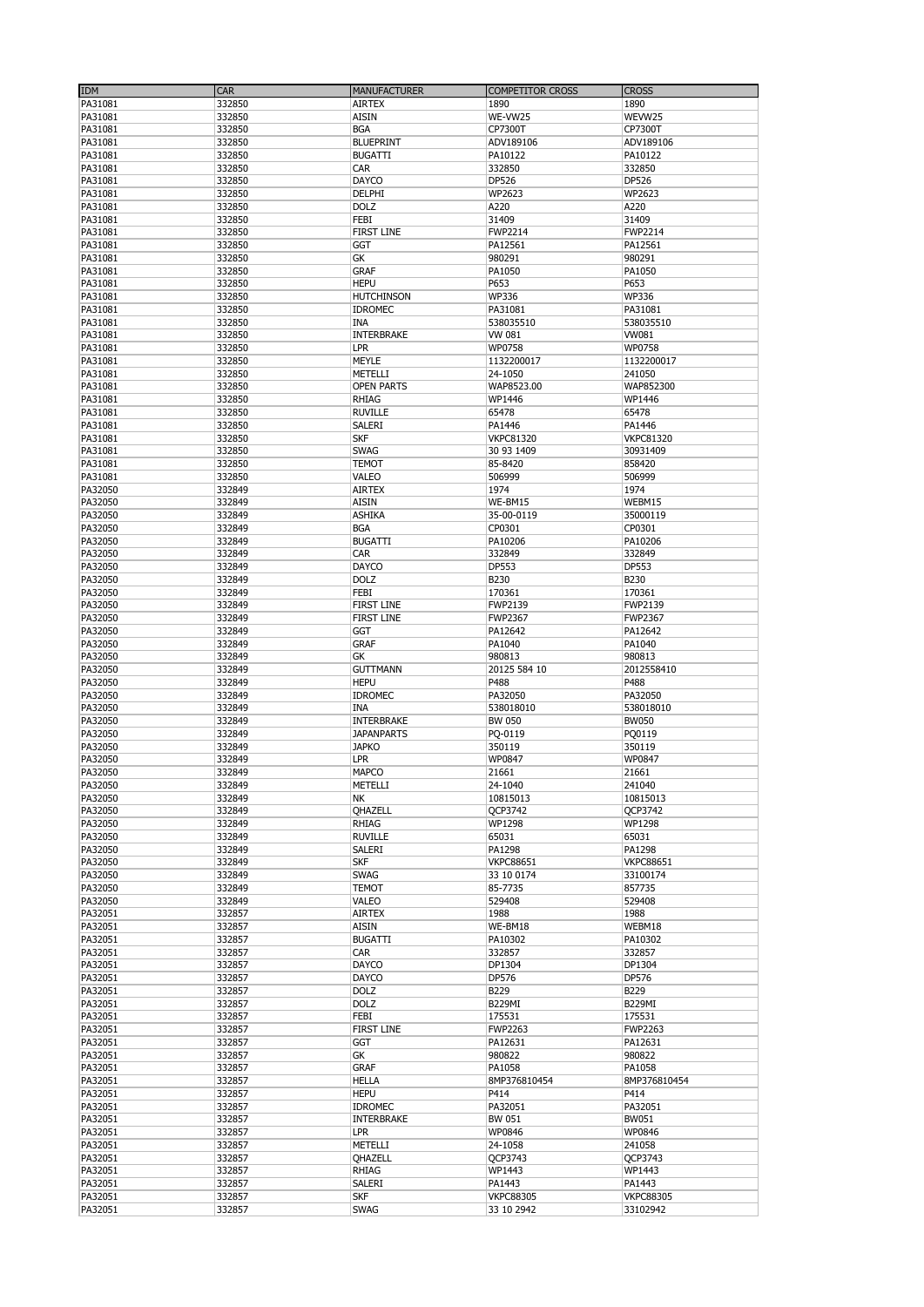| PA32051 | 332857 | TEMOT             | 85-8481          | 858481           |
|---------|--------|-------------------|------------------|------------------|
| PA32052 | 332859 | CAR               | 332859           | 332859           |
| PA32052 | 332859 | <b>DOLZ</b>       | <b>B240</b>      | B240             |
| PA32052 | 332859 | <b>FIRST LINE</b> | <b>FWP2309</b>   | <b>FWP2309</b>   |
|         |        |                   |                  |                  |
| PA32052 | 332859 | GGT               | PA12742          | PA12742          |
| PA32052 | 332859 | GK                | 980818           | 980818           |
| PA32052 | 332859 | <b>GRAF</b>       | PA1074           | PA1074           |
| PA32052 | 332859 | <b>HEPU</b>       | P422             | P422             |
| PA32052 | 332859 | <b>IDROMEC</b>    | PA32052          | PA32052          |
| PA32052 | 332859 | <b>INTERBRAKE</b> | BW 052           | <b>BW052</b>     |
| PA32052 |        |                   |                  | 24-1074          |
|         | 332859 | METELLI           | 24-1074          |                  |
| PA32052 | 332859 | QHAZELL           | QCP3767          | QCP3767          |
| PA32053 | 332864 | AISIN             | WE-BM22          | WEBM22           |
| PA32053 | 332864 | <b>BGA</b>        | CP4278E          | CP4278E          |
| PA32053 | 332864 | <b>BUGATTI</b>    | PA10207          | PA10207          |
| PA32053 | 332864 | CAR               | 332864           | 332864           |
| PA32053 | 332864 | <b>DOLZ</b>       | <b>B228</b>      | <b>B228</b>      |
| PA32053 | 332864 | FEBI              | 47003            | 47003            |
|         |        |                   |                  |                  |
| PA32053 | 332864 | FEBI              | 47004            | 47004            |
| PA32053 | 332864 | GGT               | PA12628          | PA12628          |
| PA32053 | 332864 | GК                | 980536           | 980536           |
| PA32053 | 332864 | <b>GRAF</b>       | PA1129           | PA1129           |
| PA32053 | 332864 | <b>HEPU</b>       | P483             | P483             |
| PA32053 | 332864 | <b>IDROMEC</b>    | PA32053          | PA32053          |
|         |        |                   |                  |                  |
| PA32053 | 332864 | INA               | 538018410        | 538018410        |
| PA32053 | 332864 | INTERBRAKE        | <b>BW 053</b>    | <b>BW053</b>     |
| PA32053 | 332864 | <b>MEYLE</b>      | 3132200014       | 3132200014       |
| PA32053 | 332864 | METELLI           | 24-1129          | 241129           |
| PA32053 | 332864 | NΚ                | 10815012         | 10815012         |
| PA32053 | 332864 | QHAZELL           | QCP3747          | <b>QCP3747</b>   |
| PA32053 | 332864 | <b>RUVILLE</b>    | 65037            | 65037            |
|         |        |                   |                  |                  |
| PA32053 | 332864 | SALERI            | PA1238           | PA1238           |
| PA32053 | 332864 | <b>SWAG</b>       | 20 94 7003       | 20947003         |
| PA32053 | 332864 | <b>SWAG</b>       | 20 94 7004       | 20947004         |
| PA32053 | 332864 | TEMOT             | 85-7500          | 857500           |
| PA32053 | 332864 | VALEO             | 529391           | 529391           |
| PA32054 | 332867 | <b>BGA</b>        | CP0904           | CP0904           |
|         |        |                   |                  |                  |
| PA32054 | 332867 | <b>BUGATTI</b>    | PA10367          | PA10367          |
| PA32054 | 332867 | CAR               | 332867           | 332867           |
| PA32054 | 332867 | <b>DOLZ</b>       | B140             | B140             |
| PA32054 | 332867 | <b>FIRST LINE</b> | <b>FWP2383</b>   | <b>FWP2383</b>   |
| PA32054 | 332867 | GGT               | PA12821          | PA12821          |
| PA32054 | 332867 | GК                | 980834           | 980834           |
|         |        |                   |                  |                  |
| PA32054 | 332867 | <b>GRAF</b>       | PA1138           | PA1138           |
| PA32054 | 332867 | <b>HEPU</b>       | P429             | P429             |
| PA32054 | 332867 | <b>IDROMEC</b>    | PA32054          | PA32054          |
| PA32054 | 332867 | INTERBRAKE        | <b>BW 054</b>    | <b>BW054</b>     |
| PA32054 | 332867 | <b>LPR</b>        | WP0845           | WP0845           |
| PA32054 | 332867 | METELLI           | 24-1138          | 241138           |
|         |        |                   |                  |                  |
| PA32054 | 332867 | OPTIMAL           | AQ-2427          | AQ2427           |
| PA32054 | 332867 | QHAZELL           | QCP3858          | QCP3858          |
| PA33093 | 332863 | <b>AIRTEX</b>     | 1735             | 1735             |
| PA33093 | 332863 | AISIN             | WO-013           | WO013            |
| PA33093 | 332863 | ASHIKA            | 35-00-0219       | 35000219         |
| PA33093 | 332863 | BGA               | CP3470           | CP3470           |
|         |        |                   |                  |                  |
| PA33093 | 332863 | <b>BLUEPRINT</b>  | ADG09166         | ADG09166         |
| PA33093 | 332863 | <b>BUGATTI</b>    | PA10105          | PA10105          |
| PA33093 | 332863 | CAR               | 332863           | 332863           |
| PA33093 | 332863 | DAYCO             | DP532            | DP532            |
| PA33093 | 332863 | <b>DOLZ</b>       | 0264             | 0264             |
| PA33093 | 332863 | <b>FIRST LINE</b> | FWP2137          | FWP2137          |
| PA33093 | 332863 | GGT               | PA12573          | PA12573          |
|         |        |                   |                  |                  |
| PA33093 | 332863 | GК                | 980770           | 980770           |
| PA33093 | 332863 | GMB               | GWG-93A          | GWG93A           |
| PA33093 | 332863 | <b>GRAF</b>       | PA991            | PA991            |
| PA33093 | 332863 | <b>GUTTMANN</b>   | 20101 431 10     | 2010143110       |
| PA33093 | 332863 | <b>HELLA</b>      | 8MP376810034     | 8MP376810034     |
| PA33093 | 332863 | <b>HEPU</b>       | P365             | P365             |
| PA33093 | 332863 | <b>HUTCHINSON</b> | <b>WP334</b>     | <b>WP334</b>     |
|         |        | <b>IDROMEC</b>    | PA33093          | PA33093          |
| PA33093 | 332863 |                   |                  |                  |
| PA33093 | 332863 | INTERBRAKE        | OP 093           | OP093            |
| PA33093 | 332863 | <b>JAPANPARTS</b> | PQ-0219          | PQ0219           |
| PA33093 | 332863 | <b>JAPKO</b>      | 350219           | 350219           |
| PA33093 | 332863 | <b>LPR</b>        | WP0085           | WP0085           |
| PA33093 | 332863 | lpr               | WP0881           | WP0881           |
|         | 332863 | MAPCO             |                  | 21777            |
| PA33093 |        |                   | 21777            |                  |
| PA33093 | 332863 | MEYLE             | 6132200010       | 6132200010       |
| PA33093 | 332863 | METELLI           | 24-0991          | 240991           |
| PA33093 | 332863 | <b>NIPPARTS</b>   | N1518024         | N1518024         |
| PA33093 | 332863 | QHAZELL           | QCP3664          | QCP3664          |
| PA33093 | 332863 | RHIAG             | WP1402           | WP1402           |
| PA33093 | 332863 | SALERI            | PA1402           | PA1402           |
|         |        |                   |                  |                  |
| PA33093 | 332863 | <b>SKF</b>        | <b>VKPC85702</b> | <b>VKPC85702</b> |
| PA33093 | 332863 | TEMOT             | 85-8275          | 858275           |
| PA33093 | 332863 | VALEO             | 506866           | 506866           |
| PA40079 | 332848 | <b>AIRTEX</b>     | 1864             | 1864             |
| PA40079 | 332848 | AISIN             | WE-MB13          | WEMB13           |
|         |        |                   |                  |                  |
| PA40079 | 332848 | <b>ASHIKA</b>     | 35-00-0517       | 35000517         |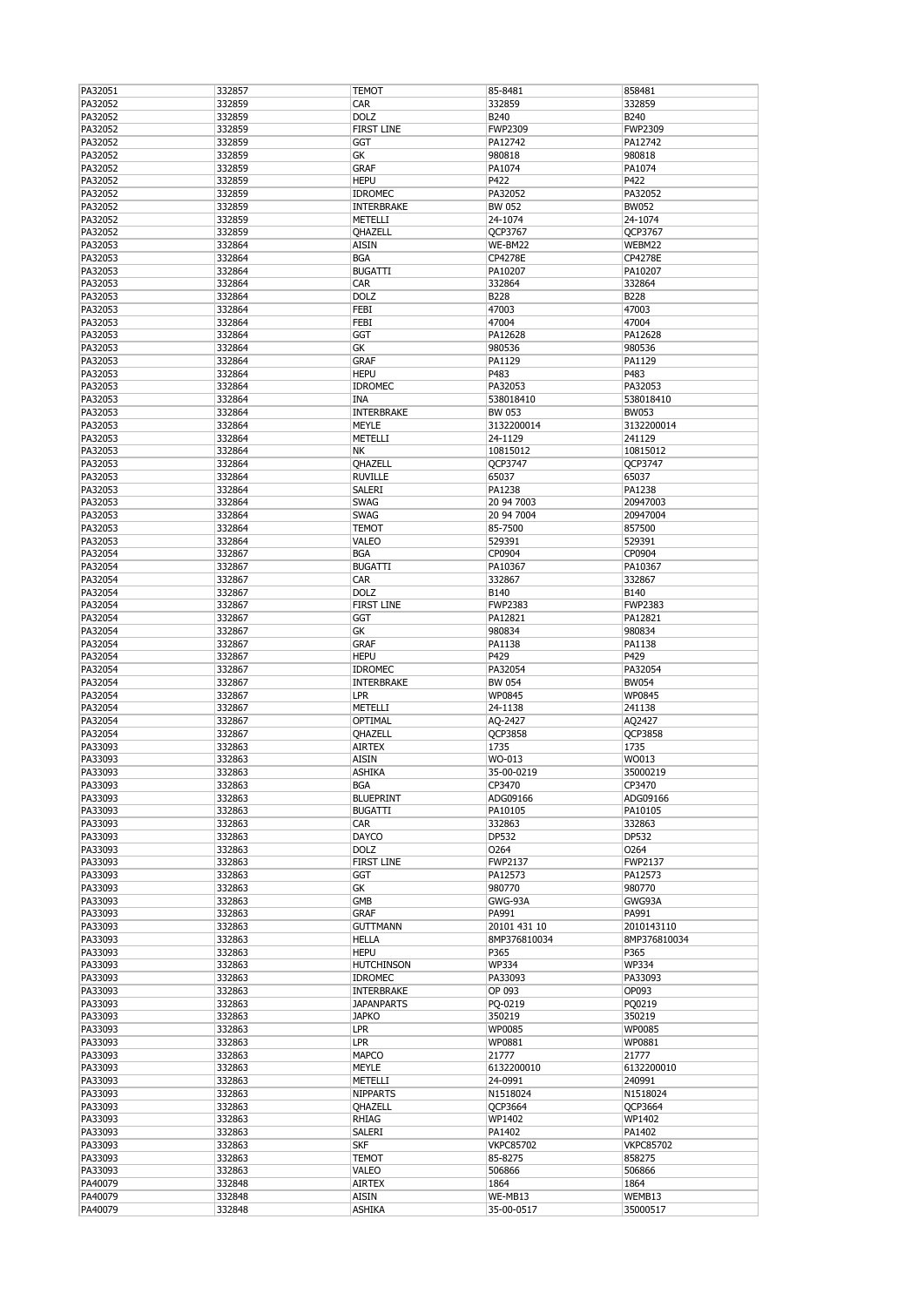| PA40079 | 332848 | <b>BGA</b>        | CP4380E          | CP4380E          |
|---------|--------|-------------------|------------------|------------------|
|         |        |                   |                  |                  |
| PA40079 | 332848 | <b>BUGATTI</b>    | PA10123          | PA10123          |
| PA40079 | 332848 | CAR               | 332848           | 332848           |
| PA40079 | 332848 | <b>DAYCO</b>      | DP383            | DP383            |
|         |        |                   |                  |                  |
| PA40079 | 332848 | <b>DOLZ</b>       | M229             | M229             |
| PA40079 | 332848 | FEBI              | 26401            | 26401            |
|         |        |                   |                  |                  |
| PA40079 | 332848 | <b>FIRST LINE</b> | <b>FWP2190</b>   | <b>FWP2190</b>   |
| PA40079 | 332848 | <b>GATES</b>      | WP0217           | WP0217           |
| PA40079 | 332848 | GGT               | PA15047          | PA15047          |
|         |        |                   |                  |                  |
| PA40079 | 332848 | GK                | 980409           | 980409           |
| PA40079 | 332848 | <b>GRAF</b>       | PA1027           | PA1027           |
| PA40079 | 332848 | GUTTMANN          | 20195 396 10     | 2019539610       |
|         |        |                   |                  |                  |
| PA40079 | 332848 | <b>HEPU</b>       | P1534            | P1534            |
| PA40079 | 332848 | <b>HUTCHINSON</b> | <b>WP276</b>     | <b>WP276</b>     |
|         |        |                   |                  |                  |
| PA40079 | 332848 | <b>IDROMEC</b>    | PA40079          | PA40079          |
| PA40079 | 332848 | <b>INA</b>        | 538023510        | 538023510        |
| PA40079 | 332848 | INTERBRAKE        | MR 079           | MR 079           |
|         |        |                   |                  |                  |
| PA40079 | 332848 | <b>JAPANPARTS</b> | PQ-0517          | PQ0517           |
| PA40079 | 332848 | <b>JAPKO</b>      | 350517           | 350517           |
| PA40079 | 332848 | <b>LPR</b>        | WP0764           | WP0764           |
|         |        |                   |                  |                  |
| PA40079 | 332848 | <b>MEYLE</b>      | 132200011        | 132200011        |
| PA40079 | 332848 | METELLI           | 24-1027          | 241027           |
| PA40079 | 332848 | <b>OPEN PARTS</b> | WAP8594.00       | WAP859400        |
|         |        |                   |                  |                  |
| PA40079 | 332848 | OPTIBELT          | WP1180           | WP1180           |
| PA40079 | 332848 | QHAZELL           | <b>QCP3685</b>   | QCP3685          |
|         |        |                   |                  |                  |
| PA40079 | 332848 | <b>RHIAG</b>      | WP1387           | WP1387           |
| PA40079 | 332848 | <b>RUVILLE</b>    | 65165            | 65165            |
| PA40079 | 332848 | SALERI            | PA1387           | PA1387           |
|         |        |                   |                  |                  |
| PA40079 | 332848 | <b>SKF</b>        | <b>VKPC88866</b> | <b>VKPC88866</b> |
| PA40079 | 332848 | <b>SWAG</b>       | 10 92 6401       | 10926401         |
| PA40079 | 332848 | <b>TEMOT</b>      | 85-8205          | 858205           |
|         |        |                   |                  |                  |
| PA40079 | 332848 | VALEO             | 506964           | 506964           |
| PA40080 | 332856 | <b>AISIN</b>      | WE-MB16          | WEMB16           |
|         |        |                   |                  |                  |
| PA40080 | 332856 | <b>BGA</b>        | CP4416E          | CP4416E          |
| PA40080 | 332856 | <b>BUGATTI</b>    | PA10164          | PA10164          |
| PA40080 | 332856 | CAR               | 332856           | 332856           |
|         |        |                   |                  |                  |
| PA40080 | 332856 | <b>DAYCO</b>      | DP543            | DP543            |
| PA40080 | 332856 | <b>DOLZ</b>       | M238             | M238             |
| PA40080 | 332856 | FEBI              | 103593           | 103593           |
|         |        |                   |                  |                  |
| PA40080 | 332856 | <b>FIRST LINE</b> | <b>FWP2208</b>   | <b>FWP2208</b>   |
| PA40080 | 332856 | <b>GGT</b>        | PA12590          | PA12590          |
|         |        |                   | 980416           | 980416           |
| PA40080 | 332856 | GК                |                  |                  |
| PA40080 | 332856 | <b>GRAF</b>       | PA1038           | PA1038           |
| PA40080 | 332856 | <b>GUTTMANN</b>   | 20195 406 10     | 2019540610       |
|         |        |                   |                  |                  |
| PA40080 | 332856 | <b>HEPU</b>       | P1540            | P1540            |
| PA40080 | 332856 | <b>IDROMEC</b>    | PA40080          | PA40080          |
| PA40080 | 332856 | <b>INA</b>        | 538023910        | 538023910        |
|         |        |                   |                  |                  |
| PA40080 | 332856 | <b>INTERBRAKE</b> | <b>MR 080</b>    | <b>MR080</b>     |
| PA40080 | 332856 | <b>MEYLE</b>      | 132200016        | 132200016        |
| PA40080 | 332856 | METELLI           | 24-1038          | 241038           |
|         |        |                   |                  |                  |
| PA40080 | 332856 | QHAZELL           | QCP3697          | QCP3697          |
| PA40080 | 332856 | <b>RHIAG</b>      | WP1421           | WP1421           |
| PA40080 | 332856 | <b>RUVILLE</b>    | 65169            | 65169            |
|         |        |                   |                  |                  |
| PA40080 | 332856 | SALERI            | PA1421           | PA1421           |
| PA40080 | 332856 | SKF               | <b>VKPC88868</b> | <b>VKPC88868</b> |
|         |        |                   |                  |                  |
| PA40080 | 332856 | SWAG              | 10 10 3593       | 10103593         |
| PA40080 | 332856 | TEMOT             | 85-8408          | 858408           |
| PA44016 | 332868 | <b>AISIN</b>      | WV-010           | WV010            |
|         |        |                   |                  |                  |
| PA44016 | 332868 | <b>BUGATTI</b>    | PA10350          | PA10350          |
| PA44016 | 332868 | <b>CAR</b>        | 332868           | 332868           |
| PA44016 | 332868 | DAYCO             | DP623            | DP623            |
| PA44016 | 332868 | DELPHI            | WP2644           | WP2644           |
|         |        |                   |                  |                  |
| PA44016 | 332868 | FEBI              | 107805           | 107805           |
| PA44016 | 332868 | <b>FIRST LINE</b> | <b>FWP2466</b>   | <b>FWP2466</b>   |
| PA44016 | 332868 | GК                | 986985           | 986985           |
|         |        |                   |                  |                  |
| PA44016 |        |                   |                  |                  |
| PA44016 | 332868 | <b>GRAF</b>       | PA1139           | PA1139           |
| PA44016 | 332868 | <b>HEPU</b>       | P985             | P985             |
|         |        |                   |                  |                  |
|         | 332868 | <b>IDROMEC</b>    | PA44016          | PA44016          |
| PA44016 | 332868 | INTERBRAKE        | <b>VL 016</b>    | <b>VL016</b>     |
| PA44016 | 332868 | <b>LPR</b>        | WP0891           | WP0891           |
|         |        |                   |                  |                  |
| PA44016 | 332868 | MEYLE             | 5132200005       | 5132200005       |
| PA44016 | 332868 | METELLI           | 24-1139          | 241139           |
| PA44016 | 332868 | QHAZELL           | QCP3811          | QCP3811          |
|         |        |                   |                  |                  |
| PA44016 | 332868 | SALERI            | PA1708           | PA1708           |
| PA44016 | 332868 | <b>SKF</b>        | <b>VKPC86224</b> | <b>VKPC86224</b> |
|         |        |                   |                  |                  |
| PA44016 | 332868 | <b>SWAG</b>       | 55 10 7805       | 55107805         |
| PA48061 | 332858 | <b>AIRTEX</b>     | 9427             | 9427             |
| PA48061 | 332858 | <b>AISIN</b>      | <b>WPN-092</b>   | <b>WPN092</b>    |
|         |        |                   |                  |                  |
| PA48061 | 332858 | <b>ASHIKA</b>     | 35-01-176        | 3501176          |
| PA48061 | 332858 | <b>BGA</b>        | CP18854          | CP18854          |
| PA48061 | 332858 | <b>BLUEPRINT</b>  | ADN19178         | ADN19178         |
|         |        |                   |                  |                  |
| PA48061 | 332858 | <b>BUGATTI</b>    | PA10056          | PA10056          |
| PA48061 | 332858 | <b>CAR</b>        | 332858           | 332858           |
| PA48061 | 332858 | DAYCO             | DP453            | DP453            |
|         |        |                   |                  |                  |
| PA48061 | 332858 | <b>DOLZ</b>       | N152             | N152             |
| PA48061 | 332858 | FIRST LINE        | FWP2129          | FWP2129          |
| PA48061 | 332858 | GGT               | PA12579          | PA12579          |
| PA48061 | 332858 | GК                | 987418           | 987418           |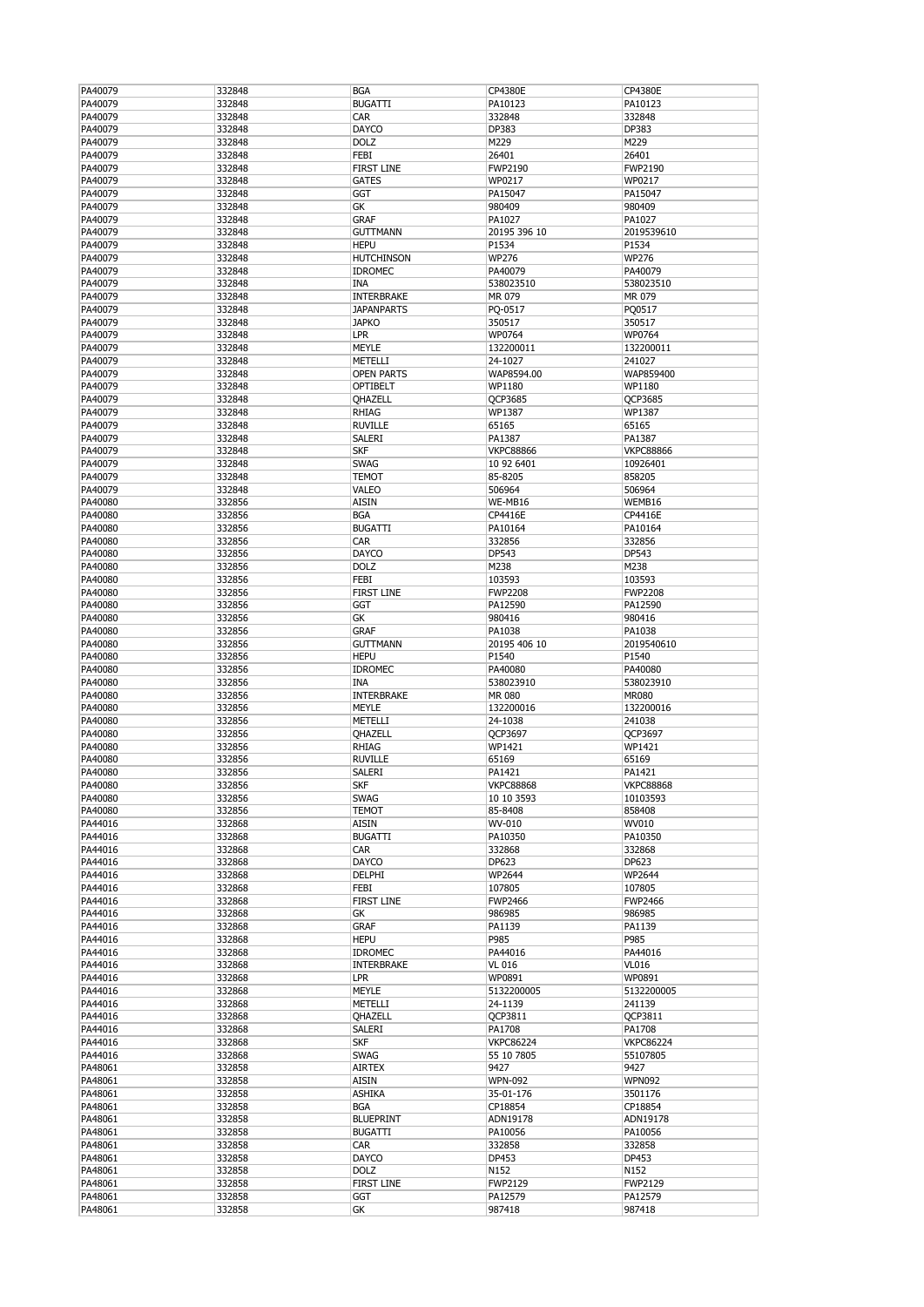| PA48061            | 332858           | <b>GMB</b>                 | GWN-86A                   | GWN86A                   |
|--------------------|------------------|----------------------------|---------------------------|--------------------------|
| PA48061            | 332858           | <b>GRAF</b>                | PA1070                    | PA1070                   |
| PA48061            | 332858           | <b>GUTTMANN</b>            | JP2181G                   | JP2181G                  |
| PA48061            | 332858           | <b>HELLA</b>               | 8MP376807451              | 8MP376807451             |
|                    |                  |                            |                           |                          |
| PA48061            | 332858           | <b>HEPU</b>                | P7418                     | P7418                    |
| PA48061            | 332858           | <b>HUTCHINSON</b>          | WP269                     | WP269                    |
| PA48061            | 332858           | <b>IDROMEC</b>             | PA48061                   | PA48061                  |
| PA48061            | 332858           | <b>INA</b>                 | 538052010                 | 538052010                |
| PA48061            | 332858           | <b>INTERBRAKE</b>          | <b>NS 061</b>             | <b>NS061</b>             |
| PA48061            | 332858           | <b>JAPANPARTS</b>          | PQ-176                    | PQ176                    |
| PA48061            | 332858           | <b>JAPKO</b>               | 35176                     | 35176                    |
|                    |                  |                            |                           |                          |
| PA48061            | 332858           | <b>LPR</b>                 | WP0878                    | WP0878                   |
| PA48061            | 332858           | LPR                        | WP0901                    | WP0901                   |
| PA48061            | 332858           | <b>MAPCO</b>               | 21574                     | 21574                    |
| PA48061            | 332858           | <b>MEYLE</b>               | 36132200014               | 36132200014              |
| PA48061            | 332858           | METELLI                    | 24-1070                   | 241070                   |
| PA48061            | 332858           | <b>NIPPARTS</b>            | J1511075                  | J1511075                 |
| PA48061            | 332858           | QHAZELL                    | QCP3582                   | QCP3582                  |
|                    |                  |                            |                           |                          |
| PA48061            | 332858           | <b>RHIAG</b>               | WP1469                    | WP1469                   |
| PA48061            | 332858           | <b>RUVILLE</b>             | 66819                     | 66819                    |
| PA48061            | 332858           | SALERI                     | PA1469                    | PA1469                   |
| PA48061            | 332858           | <b>SASIC</b>               | 3604003                   | 3604003                  |
| PA48061            | 332858           | <b>SKF</b>                 | <b>VKPC92935</b>          | <b>VKPC92935</b>         |
| PA48061            | 332858           | <b>TEMOT</b>               | 85-8438                   | 858438                   |
| PA48061            | 332858           | VALEO                      | 506916                    | 506916                   |
| PA53105            | 332852           | <b>AISIN</b>               | <b>WPT-170</b>            | <b>WPT170</b>            |
|                    |                  |                            |                           |                          |
| PA53105            | 332852           | <b>AISIN</b>               | <b>WPT-184</b>            | <b>WPT184</b>            |
| PA53105            | 332852           | <b>ASHIKA</b>              | 35-02-292                 | 3502292                  |
| PA53105            | 332852           | <b>BLUEPRINT</b>           | ADT391109                 | ADT391109                |
| PA53105            | 332852           | <b>BUGATTI</b>             | PA10193                   | PA10193                  |
| PA53105            | 332852           | CAR                        | 332852                    | 332852                   |
| PA53105            | 332852           | <b>DAYCO</b>               | DP621                     |                          |
|                    |                  |                            |                           | DP621                    |
| PA53105            | 332852           | <b>DOLZ</b>                | T253                      | T253                     |
| PA53105            | 332852           | <b>FIRST LINE</b>          | <b>FWP2285</b>            | <b>FWP2285</b>           |
| PA53105            | 332852           | <b>GGT</b>                 | PA12741                   | PA12741                  |
| PA53105            | 332852           | GK                         | 987649                    | 987649                   |
| PA53105            | 332852           | <b>GRAF</b>                | PA1093                    | PA1093                   |
| PA53105            | 332852           | <b>HEPU</b>                | P7649                     | P7649                    |
|                    |                  |                            |                           |                          |
| PA53105            | 332852           | <b>IDROMEC</b>             | PA53105                   | PA53105                  |
| PA53105            | 332852           | <b>INTERBRAKE</b>          | <b>TY 105</b>             | <b>TY105</b>             |
| PA53105            | 332852           | <b>JAPANPARTS</b>          | PQ-292                    | PQ292                    |
| PA53105            | 332852           | <b>JAPKO</b>               | 35292                     | 35292                    |
| PA53105            | 332852           | <b>LPR</b>                 | WP0914                    | WP0914                   |
| PA53105            | 332852           | METELLI                    | 24-1093                   | 241093                   |
|                    |                  |                            |                           |                          |
| PA53105            | 332852           | <b>NIPPARTS</b>            | N1512134                  | N1512134                 |
| PA53105            | 332852           | OPTIMAL                    | AQ-2388                   | AQ2388                   |
| PA53105            | 332852           | QHAZELL                    | QCP3705                   | QCP3705                  |
| PA53105            | 332852           | <b>RHIAG</b>               | WP1527                    | WP1527                   |
| PA53105            | 332852           | SALERI                     | PA1527                    | PA1527                   |
| PA53105            | 332852           | <b>SKF</b>                 | <b>VKPC91850</b>          | <b>VKPC91850</b>         |
| PA53105            | 332852           | <b>TEMOT</b>               | 85-8513                   | 858513                   |
|                    |                  |                            |                           |                          |
| PA53106            | 332853           | <b>AIRTEX</b>              | 1792                      | 1792                     |
| PA53106            | 332853           | <b>AISIN</b>               | <b>WPT-015</b>            | <b>WPT015</b>            |
| PA53106            | 332853           | <b>ASHIKA</b>              | 35-01-256                 | 3501256                  |
| PA53106            | 332853           | ASHIKA                     | 35-02-256                 | 3502256                  |
| PA53106            | 332853           | <b>BERTOLOTTI</b>          | <b>WFP7648</b>            | <b>WFP7648</b>           |
| PA53106            | 332853           | <b>BGA</b>                 | CP6378T                   | CP6378T                  |
| PA53106            | 332853           | <b>BLUEPRINT</b>           | ADT39133                  | ADT39133                 |
|                    |                  |                            |                           |                          |
| PA53106            | 332853           | <b>DAYCO</b>               | DP466                     | DP466                    |
| PA53106            | 332853           | DELPHI                     | <b>WP2258</b>             | <b>WP2258</b>            |
| PA53106            | 332853           |                            |                           |                          |
| PA53106            |                  | <b>DOLZ</b>                | T254                      | T254                     |
|                    | 332853           | FEBI                       | 24355                     | 24355                    |
| PA53106            | 332853           | <b>FIRST LINE</b>          | <b>FWP1648</b>            | <b>FWP1648</b>           |
|                    |                  |                            |                           |                          |
| PA53106            | 332853           | GGT                        | PA12770                   | PA12770                  |
| PA53106            | 332853           | GК                         | 987658                    | 987658                   |
| PA53106            | 332853           | GMB                        | GWT-91A                   | GWT91A                   |
| PA53106            | 332853           | <b>GRAF</b>                | PA923                     | PA923                    |
| PA53106            | 332853           | <b>GUTTMANN</b>            | JP1042                    | JP1042                   |
| PA53106            | 332853           | <b>HUTCHINSON</b>          | <b>WP305</b>              | <b>WP305</b>             |
| PA53106            | 332853           | INA                        | 538074710                 | 538074710                |
| PA53106            | 332853           | <b>JAPANPARTS</b>          | PQ-256                    | PQ256                    |
|                    |                  |                            |                           |                          |
| PA53106            | 332853           | <b>JAPKO</b>               | 35256                     | 35256                    |
| PA53106            | 332853           | LPR                        | WP0451                    | WP0451                   |
| PA53106            | 332853           | <b>MEYLE</b>               | 30132200008               | 30132200008              |
| PA53106            | 332853           | METELLI                    | 24-0923                   | 240923                   |
| PA53106            | 332853           | <b>NIPPARTS</b>            | J1512056                  | J1512056                 |
| PA53106            | 332853           | QHAZELL                    | QCP3189                   | QCP3189                  |
|                    |                  |                            |                           |                          |
| PA53106            | 332853           | RHIAG                      | WP1152                    | WP1152                   |
| PA53106            | 332853           | SALERI                     | PA1152                    | PA1152                   |
| PA53106            | 332853           | <b>SKF</b>                 | <b>VKPC91832</b>          | <b>VKPC91832</b>         |
| PA53106            | 332853           | <b>SWAG</b>                | 81 92 4355                | 81 92 4355               |
| PA53106            | 332853           | <b>TEMOT</b>               | 85-5540                   | 855540                   |
| PA53106            | 332853           | <b>TEMOT</b>               | 85-6630                   | 856630                   |
| PA53106            | 332853           | <b>TRW</b>                 | FP7648                    | FP7648                   |
|                    |                  |                            |                           |                          |
| PA53106            | 332853           | VALEO                      | 506847                    | 506847                   |
| PA53107            | 332865           | <b>AIRTEX</b>              | 1906                      | 1906                     |
| PA53107<br>PA53107 | 332865<br>332865 | <b>AISIN</b><br><b>BGA</b> | <b>WPT-112</b><br>CP7182T | <b>WPT112</b><br>CP7182T |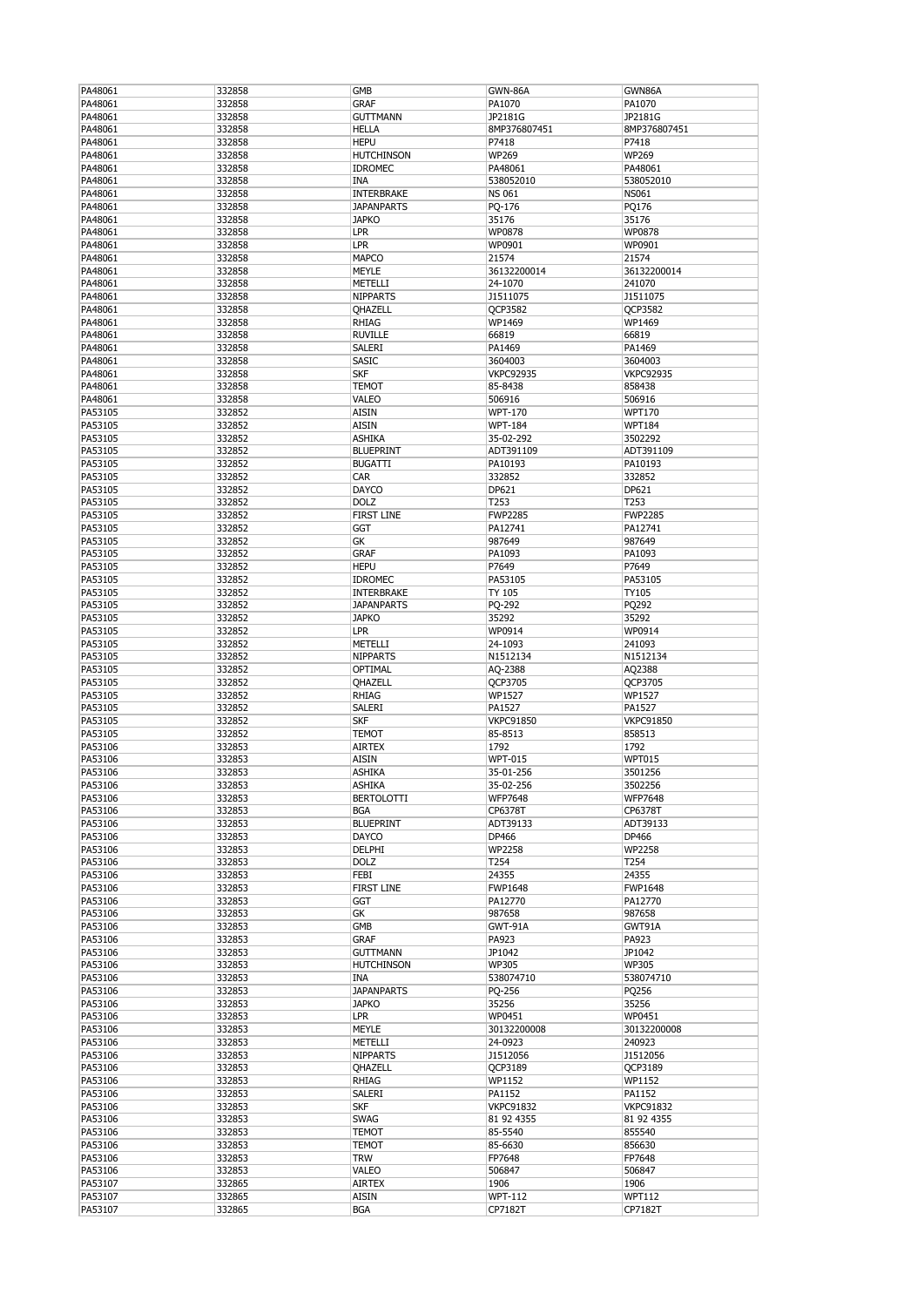| PA53107 | 332865 | <b>BLUEPRINT</b>  | ADT39185         | ADT39185         |
|---------|--------|-------------------|------------------|------------------|
| PA53107 | 332865 | <b>BLUEPRINT</b>  | ADT39185E        | ADT39185E        |
| PA53107 | 332865 | <b>BUGATTI</b>    | PA10349          | PA10349          |
| PA53107 | 332865 | <b>DAYCO</b>      | DP503            | DP503            |
|         |        |                   |                  |                  |
| PA53107 | 332865 | <b>FIRST LINE</b> | FWP2116          | FWP2116          |
| PA53107 | 332865 | GK                | 987684           | 987684           |
| PA53107 | 332865 | <b>GRAF</b>       | PA1133           | PA1133           |
| PA53107 | 332865 | <b>HELLA</b>      | 8MP376805301     | 8MP376805301     |
| PA53107 | 332865 | <b>HEPU</b>       | P7684            | P7684            |
| PA53107 | 332865 | METELLI           | 24-1133          | 241133           |
| PA53107 | 332865 | <b>NIPPARTS</b>   | J1512109         | J1512109         |
|         |        |                   |                  |                  |
| PA53107 | 332865 | QHAZELL           | QCP3591          | QCP3591          |
| PA53107 | 332865 | <b>SKF</b>        | <b>VKPC91837</b> | <b>VKPC91837</b> |
| PA55065 | 332860 | <b>AIRTEX</b>     | 1837             | 1837             |
| PA55065 | 332860 | <b>ASHIKA</b>     | 35-09-931        | 3509931          |
| PA55065 | 332860 | <b>BGA</b>        | CP4400E          | CP4400E          |
| PA55065 | 332860 | <b>BLUEPRINT</b>  | ADA109115C       | ADA109115C       |
| PA55065 | 332860 | <b>DOLZ</b>       | N207             | N207             |
|         |        |                   |                  |                  |
| PA55065 | 332860 | <b>FIRST LINE</b> | <b>FWP2200</b>   | <b>FWP2200</b>   |
| PA55065 | 332860 | <b>GGT</b>        | PA12622          | PA12622          |
| PA55065 | 332860 | GK                | 986901           | 986901           |
| PA55065 | 332860 | <b>GRAF</b>       | PA1082           | PA1082           |
| PA55065 | 332860 | <b>HEPU</b>       | P901             | P901             |
| PA55065 | 332860 | <b>HUTCHINSON</b> | <b>WP329</b>     | <b>WP329</b>     |
| PA55065 | 332860 | <b>INA</b>        | 538059410        | 538059410        |
|         |        | <b>JAPANPARTS</b> |                  |                  |
| PA55065 | 332860 |                   | PQ-931           | PO931            |
| PA55065 | 332860 | <b>JAPKO</b>      | 35931            | 35931            |
| PA55065 | 332860 | <b>MEYLE</b>      | 11132200025      | 11132200025      |
| PA55065 | 332860 | METELLI           | 24-1082          | 241082           |
| PA55065 | 332860 | <b>NK</b>         | 10830005         | 10830005         |
| PA55065 | 332860 | <b>OPEN PARTS</b> | WAP8536.00       | WAP8536.00       |
| PA55065 | 332860 | OHAZELL           |                  | QCP3734          |
|         |        |                   | QCP3734          |                  |
| PA55065 | 332860 | <b>RHIAG</b>      | WP1514           | WP1514           |
| PA55065 | 332860 | <b>RUVILLE</b>    | 67319            | 67319            |
| PA55065 | 332860 | <b>SALERI</b>     | PA1514           | PA1514           |
| PA55065 | 332860 | <b>SALERI</b>     | PA1555           | PA1555           |
| PA55065 | 332860 | <b>TEMOT</b>      | 85-8463          | 858463           |
| PA55065 | 332860 | <b>TEMOT</b>      | 85-8498          | 858498           |
|         |        |                   |                  |                  |
| PA55065 | 332860 | VALEO             | 526006           | 526006           |
| PA55066 | 332869 | <b>AIRTEX</b>     | 1873             | 1873             |
| PA55066 | 332869 | <b>AISIN</b>      | <b>WPM-902</b>   | <b>WPM902</b>    |
| PA55066 | 332869 | <b>BGA</b>        | CP3692           | CP3692           |
| PA55066 | 332869 | <b>BLUEPRINT</b>  | ADC49151         | ADC49151         |
| PA55066 | 332869 | <b>DAYCO</b>      | <b>DP538</b>     | <b>DP538</b>     |
|         |        |                   |                  |                  |
| PA55066 | 332869 | <b>DOLZ</b>       | H233             | H233             |
| PA55066 | 332869 | <b>DOLZ</b>       | H <sub>234</sub> | H <sub>234</sub> |
| PA55066 | 332869 | <b>FIRST LINE</b> | <b>FWP2099</b>   | <b>FWP2099</b>   |
| PA55066 | 332869 | <b>GGT</b>        | PA12664          | PA12664          |
| PA55066 | 332869 | GK                | 987553           | 987553           |
| PA55066 | 332869 | <b>GMB</b>        | GWM-78A          | GWM78A           |
|         |        |                   |                  |                  |
| PA55066 | 332869 | <b>GRAF</b>       | PA1145           | PA1145           |
| PA55066 | 332869 | <b>HELLA</b>      | 8MP376807501     | 8MP376807501     |
| PA55066 | 332869 | <b>HEPU</b>       | P7553            | P7553            |
| PA55066 | 332869 | <b>INA</b>        | 538059310        | 538059310        |
| PA55066 | 332869 | <b>JAPANPARTS</b> | PQ-548           | PQ548            |
| PA55066 | 332869 | <b>JAPKO</b>      | 35548            | 35548            |
|         | 332869 | METELLI           | 24-1145          | 241145           |
| PA55066 |        |                   |                  |                  |
| PA55066 | 332869 | <b>NIPPARTS</b>   | J1515062         | J1515062         |
| PA55066 | 332869 | OPTIMAL           | AQ-2444          | AQ2444           |
| PA55066 | 332869 | QHAZELL           | QCP3616          | QCP3616          |
| PA55066 | 332869 | RHIAG             | WP1345           | WP1345           |
| PA55066 | 332869 | <b>RUVILLE</b>    | 67317            | 67317            |
| PA55066 | 332869 | SALERI            | PA1345           | PA1345           |
| PA55066 | 332869 | <b>SKF</b>        | <b>VKPC95865</b> | <b>VKPC95865</b> |
|         |        |                   | 85-7935          |                  |
| PA55066 | 332869 | <b>TEMOT</b>      |                  | 857935           |
| PA57011 | 332862 | <b>AISIN</b>      | <b>WPO-907</b>   | <b>WPO907</b>    |
| PA57011 | 332862 | <b>ASHIKA</b>     | 35-0W-W17        | 350WW17          |
| PA57011 | 332862 | <b>BLUEPRINT</b>  | ADG09182         | ADG09182         |
| PA57011 | 332862 | <b>BUGATTI</b>    | PA10365          | PA10365          |
| PA57011 | 332862 | <b>CAR</b>        | 332862           | 332862           |
| PA57011 | 332862 | DAYCO             | DP560            | DP560            |
| PA57011 | 332862 | <b>DOLZ</b>       | 0272             | 0272             |
|         |        |                   |                  |                  |
| PA57011 | 332862 | GGT               | PA12685          | PA12685          |
| PA57011 | 332862 | <b>GRAF</b>       | PA1266           | PA1266           |
| PA57011 | 332862 | <b>HEPU</b>       | P378             | P378             |
| PA57011 | 332862 | <b>IDROMEC</b>    | PA57011          | PA57011          |
| PA57011 | 332862 | <b>INTERBRAKE</b> | DW 011           | DW011            |
| PA57011 | 332862 | <b>JAPANPARTS</b> | <b>PQ-W17</b>    | PQW17            |
|         |        |                   |                  |                  |
| PA57011 | 332862 | <b>JAPKO</b>      | 35W17            | 35W17            |
| PA57011 | 332862 | <b>LPR</b>        | WP0885           | WP0885           |
| PA57011 | 332862 | METELLI           | 24-1266          | 241266           |
| PA61018 | 332854 | <b>AIRTEX</b>     | 1847             | 1847             |
| PA61018 | 332854 | <b>AISIN</b>      | <b>WPY-015</b>   | <b>WPY015</b>    |
| PA61018 | 332854 | <b>ASHIKA</b>     | 35-0K-K21        | 350KK21          |
|         |        | <b>BGA</b>        |                  | CP3694           |
| PA61018 | 332854 |                   | CP3694           |                  |
| PA61018 | 332854 | <b>BLUEPRINT</b>  | ADG09147         | ADG09147         |
| PA61018 | 332854 | <b>BUGATTI</b>    | PA10339          | PA10339          |
| PA61018 | 332854 | CAR               | 332854           | 332854           |
|         |        |                   |                  |                  |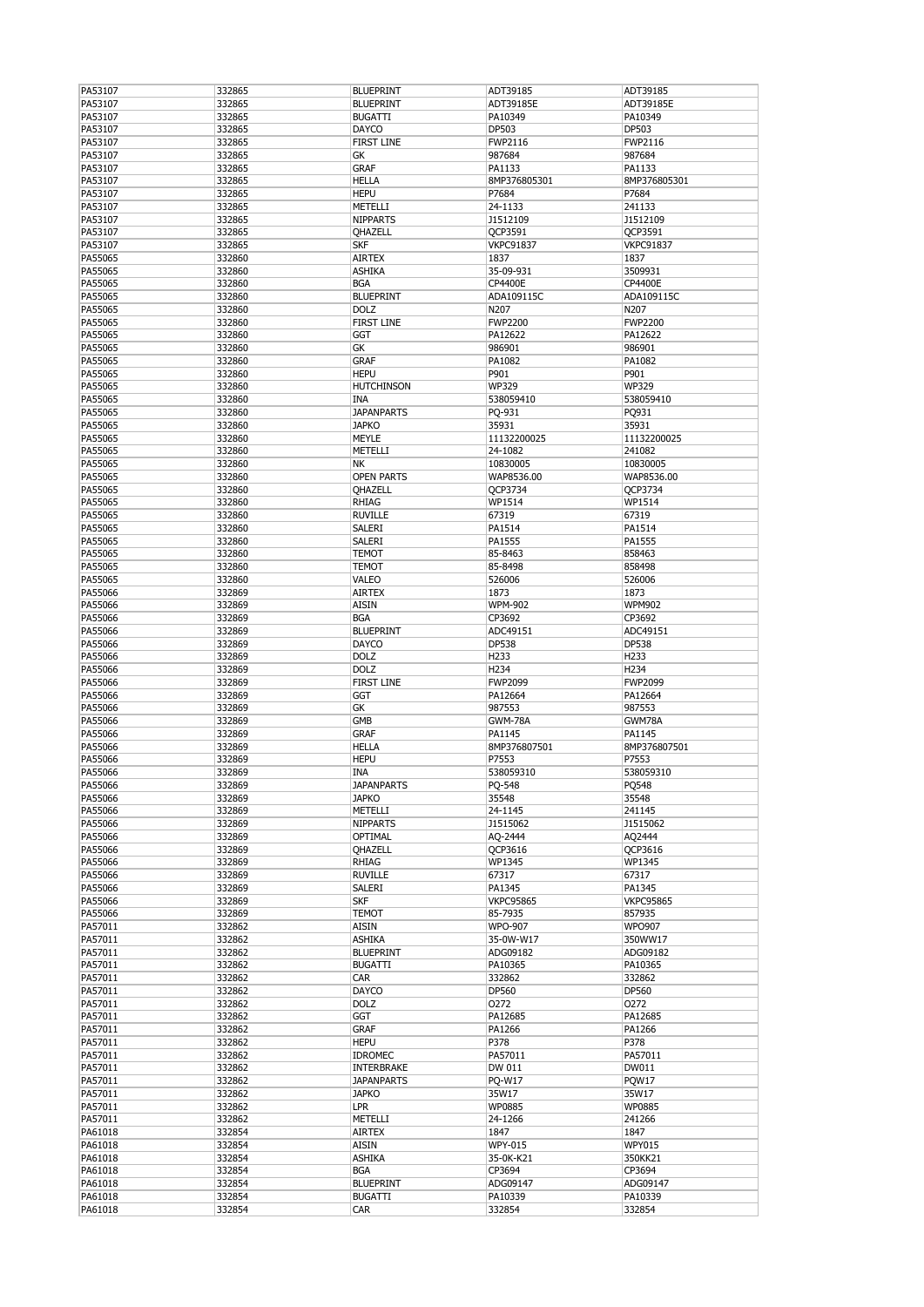| PA61018            | 332854           | DAYCO                              | DP601                    | DP601                  |
|--------------------|------------------|------------------------------------|--------------------------|------------------------|
| PA61018            | 332854           | <b>DOLZ</b>                        | K106                     | K106                   |
| PA61018            | 332854           | <b>FIRST LINE</b>                  | FWP2169                  | FWP2169                |
| PA61018            | 332854           | <b>GGT</b>                         | PA12677                  | PA12677                |
| PA61018            | 332854           | GК                                 | 987989                   | 987989                 |
| PA61018            | 332854           | GMB                                | GWHY-44A                 | GWHY44A                |
| PA61018            | 332854           | GMB                                | GWHY-44AH                | GWHY44AH               |
| PA61018            | 332854           | <b>GRAF</b>                        | PA1002                   | PA1002                 |
| PA61018            | 332854           | GUTTMANN                           | JP2113G                  | JP2113G                |
| PA61018            | 332854           | <b>HELLA</b>                       | 8MP376810174             | 8MP376810174           |
| PA61018            | 332854           | <b>HEPU</b>                        | P7989                    | P7989                  |
| PA61018            | 332854           | <b>IDROMEC</b>                     | PA61018                  | PA61018                |
| PA61018            | 332854           | <b>INA</b>                         | 538066210                | 538066210              |
| PA61018            | 332854           | INTERBRAKE                         | KA 018                   | <b>KA018</b>           |
| PA61018            | 332854           | <b>JAPANPARTS</b>                  | <b>PQ-K21</b>            | PQK21                  |
| PA61018            | 332854           | <b>JAPKO</b>                       | 35K21                    | 35K21                  |
| PA61018            | 332854           | <b>LPR</b>                         | WP0475                   | WP0475                 |
| PA61018            | 332854           | <b>MEYLE</b>                       | 28132200008              | 28132200008            |
| PA61018            | 332854           | METELLI                            | 24-1002                  | 241002                 |
| PA61018            | 332854           | <b>NIPPARTS</b>                    | J1510522                 | J1510522               |
| PA61018            | 332854           | <b>RHIAG</b>                       | WP1428                   | WP1428                 |
| PA61018            | 332854           | <b>RUVILLE</b>                     | 68409                    | 68409                  |
| PA61018            | 332854           | SALERI                             | PA1428                   | PA1428                 |
| PA61018            | 332854           | <b>SKF</b>                         | <b>VKPA95003</b>         | <b>VKPA95003</b>       |
| PA61018            | 332854           | TEMOT                              | 85-7225                  | 857225                 |
| PA61019            | 332855           | <b>AIRTEX</b>                      | 1733                     | 1733                   |
| PA61019            | 332855           | <b>AISIN</b>                       | <b>WPY-006</b>           | <b>WPY006</b>          |
| PA61019            | 332855           | <b>ASHIKA</b>                      | 35-01-H08                | 3501H08                |
|                    |                  |                                    |                          |                        |
| PA61019            | 332855           | <b>ASHIKA</b><br><b>BERTOLOTTI</b> | 35-H0-008                | 35H0008                |
| PA61019            | 332855           |                                    | <b>WFP7867</b><br>CP3466 | <b>WFP7867</b>         |
| PA61019            | 332855           | <b>BGA</b>                         |                          | CP3466                 |
| PA61019            | 332855           | <b>BLUEPRINT</b>                   | ADG09125                 | ADG09125               |
| PA61019            | 332855           | <b>BUGATTI</b>                     | PA10103                  | PA10103                |
| PA61019            | 332855           | CAR                                | 332855                   | 332855                 |
| PA61019            | 332855           | DAYCO                              | DP440                    | DP440                  |
| PA61019            | 332855           | <b>DOLZ</b>                        | H229                     | H229                   |
| PA61019            | 332855           | FEBI                               | 26279                    | 26279                  |
| PA61019            | 332855           | <b>FIRST LINE</b>                  | <b>FWP2054</b>           | <b>FWP2054</b>         |
| PA61019            | 332855           | <b>GATES</b>                       | WP0206                   | WP0206                 |
| PA61019            | 332855           | GGT                                | PA12644                  | PA12644                |
| PA61019            | 332855           | GК                                 | 987768                   | 987768                 |
| PA61019            | 332855           | <b>GRAF</b>                        | PA1024                   | PA1024                 |
| PA61019            | 332855           | GUTTMANN                           | JP2224                   | JP2224                 |
| PA61019            | 332855           | <b>HELLA</b>                       | 8MP376802761             | 8MP376802761           |
| PA61019            | 332855           | <b>HEPU</b>                        | P7768                    | P7768                  |
| PA61019            | 332855           | <b>HUTCHINSON</b>                  | <b>WP290</b>             | <b>WP290</b>           |
| PA61019            | 332855           | <b>IDROMEC</b>                     | PA61019                  | PA61019                |
| PA61019            | 332855           | INA                                | 538012410                | 538012410              |
| PA61019            | 332855           | INTERBRAKE                         | KA 019                   | KA019                  |
| PA61019            | 332855           | <b>JAPANPARTS</b>                  | <b>PQ-H08</b>            | PQH08                  |
| PA61019            | 332855           | <b>JAPKO</b>                       | 35H08                    | 35H08                  |
| PA61019            | 332855           | <b>LPR</b>                         | <b>WP0558</b>            | <b>WP0558</b>          |
|                    |                  |                                    |                          |                        |
| PA61019            | 332855           | <b>MEYLE</b>                       | 37132200001              | 37132200001            |
| PA61019            | 332855           | METELLI                            | 24-1024                  | 241024                 |
|                    |                  |                                    |                          |                        |
| PA61019<br>PA61019 | 332855<br>332855 | <b>NIPPARTS</b><br><b>NIPPARTS</b> | J1510520<br>J1510527     | J1510520<br>J1510527   |
| PA61019            | 332855           | <b>OPEN PARTS</b>                  | WAP8483.00               | WAP8483.00             |
| PA61019            | 332855           | OPTIBELT                           | WP1144                   | WP1144                 |
| PA61019            | 332855           | QHAZELL                            | QCP3501                  | QCP3501                |
| PA61019            | 332855           | RHIAG                              | WP1306                   | WP1306                 |
| PA61019            | 332855           | <b>RUVILLE</b>                     | 68405                    | 68405                  |
| PA61019            | 332855           | SALERI                             | PA1306                   | PA1306                 |
| PA61019            | 332855           | <b>SKF</b>                         | <b>VKPC95871</b>         | <b>VKPC95871</b>       |
| PA61019            | 332855           | <b>SWAG</b>                        | 90 92 6279               | 90926279               |
| PA61019            | 332855           | <b>TEMOT</b>                       | 85-5955                  | 855955                 |
|                    |                  | <b>TRW</b>                         | FP7867                   | FP7867                 |
| PA61019            | 332855           |                                    |                          |                        |
| PA61019            | 332855           | VALEO                              | 506819                   | 506819                 |
| PA61020            | 332861           | <b>AISIN</b>                       | <b>WPK-002</b>           | <b>WPK002</b>          |
| PA61020            | 332861           | ASHIKA                             | 35-K0-001                | 35K0001                |
| PA61020            | 332861           | <b>BGA</b>                         | CP7004T                  | CP7004T                |
| PA61020            | 332861           | <b>BLUEPRINT</b>                   | ADG09127                 | ADG09127               |
| PA61020            | 332861           | <b>BUGATTI</b>                     | PA10347                  | PA10347                |
| PA61020            | 332861           | CAR.                               | 332861                   | 332861                 |
| PA61020            | 332861           | DAYCO                              | DP633                    | DP633                  |
| PA61020            | 332861           | <b>DOLZ</b>                        | M306                     | M306                   |
| PA61020            | 332861           | <b>FIRST LINE</b>                  | <b>FWP2243</b>           | <b>FWP2243</b>         |
| PA61020            | 332861           | GGT                                | PA12662                  | PA12662                |
| PA61020            | 332861           | GК                                 | 987981                   | 987981                 |
| PA61020            | 332861           | GMB                                | GWKR-214A                | GWKR214A               |
| PA61020            | 332861           | <b>GRAF</b>                        | PA1113                   | PA1113                 |
| PA61020            | 332861           | <b>HEPU</b>                        | P7981                    | P7981                  |
| PA61020            | 332861           | <b>IDROMEC</b>                     | PA61020                  | PA61020                |
| PA61020            | 332861           | <b>INTERBRAKE</b>                  | KA 020                   | <b>KA020</b>           |
| PA61020            | 332861           | <b>JAPANPARTS</b>                  | <b>PQ-K01</b>            | PQK01                  |
| PA61020            | 332861           | <b>JAPKO</b>                       | 35K01                    | 35K01                  |
| PA61020            | 332861           | METELLI                            | 24-1113                  | 24-1113                |
| PA61020<br>PA61020 | 332861<br>332861 | <b>NIPPARTS</b><br>OPEN PARTS      | J1510305<br>WAP8506.00   | J1510305<br>WAP8506.00 |